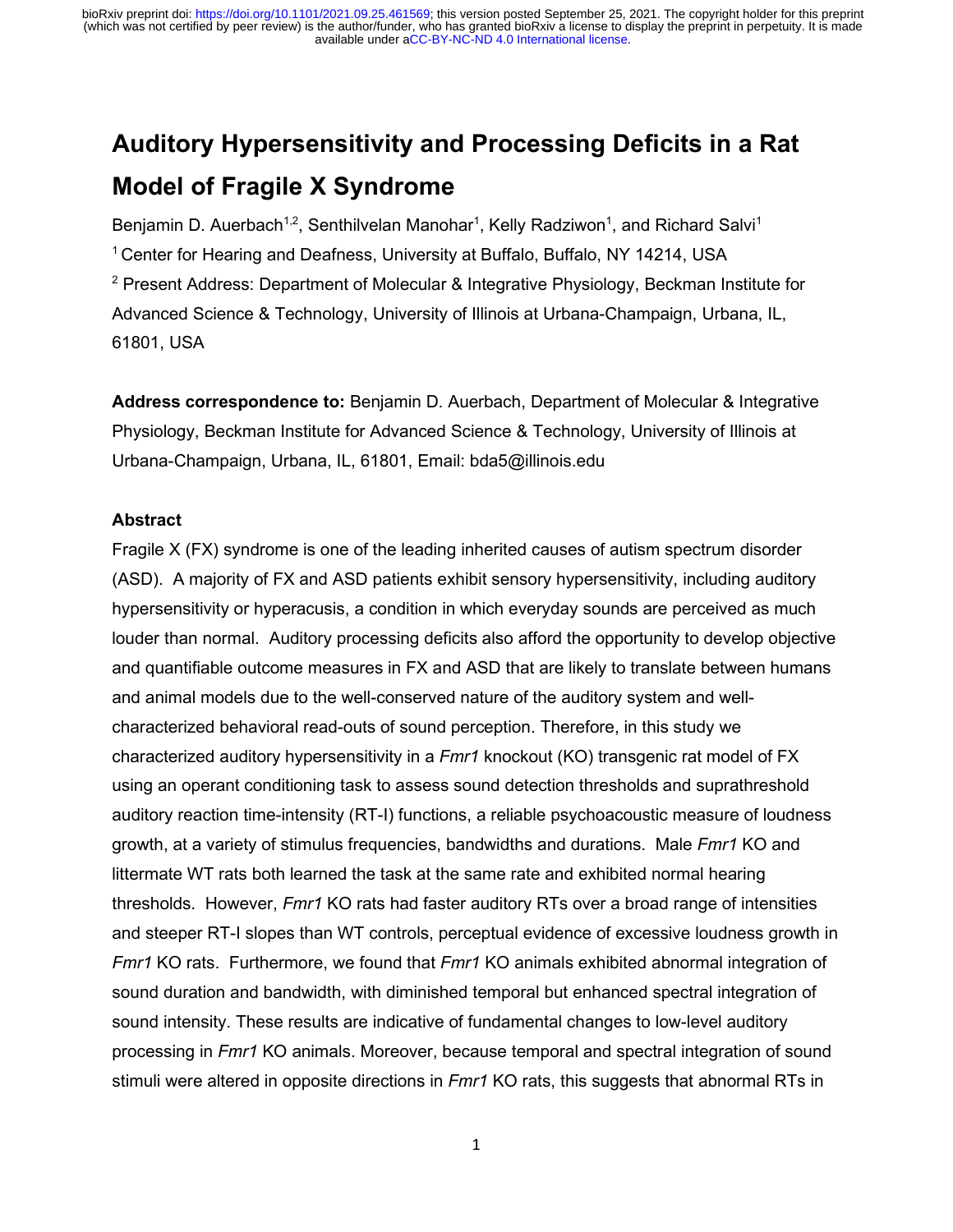these animals are evidence of aberrant auditory processing rather than generalized hyperactivity or altered motor responses. Finally, we demonstrated that antagonism of metabotropic glutamate receptor 5 (mGlu5) selectively and dose-dependently restored normal loudness growth in *Fmr1* KO rats, suggesting a pharmacologic approach for alleviating sensory hypersensitivity associated with ASD. This study leverages the tractable nature of the auditory system and the unique behavioral advantages of rats to provide important insight into the nature of a centrally important yet understudied aspect of FX and ASD.

**Keywords:** Autism spectrum disorder, fragile X , auditory hypersensitivity, hyperacusis, temporal integration, metabotropic glutamate receptor

#### **List of abbreviations**

FX, fragile X; WT, wild type; KO, knockout, ASD, autism spectrum disorder; RT-I: reaction timeintensity

#### **1. Introduction**

Human genetic studies have greatly increased our understanding of the gene mutations associated with the increased prevalence of autism spectrum disorders (ASD) (de la Torre-Ubieta et al., 2016; Doan et al., 2019). The results have facilitated the development of genetically validated animal models, which have been instrumental in the identification of the cellular and molecular disturbances linked with ASD (Moy and Nadler, 2008; Schroeder et al., 2017). Connecting molecular pathologies to behavioral phenotypes of ASD, however, remains a significant challenge that has impeded the development of ASD therapies (Berry-Kravis et al., 2018; Vorstman et al., 2017). A case in point is Fragile X syndrome (FX), the leading inherited cause of ASD (Hagerman et al., 2017). FX is caused by CGG expansions around the FMR1 gene, leading to its transcriptional silencing and subsequent loss of its protein product FMRP (Verkerk et al., 1991). The known genetics of FX and the evolutionarily conserved nature of FMRP has allowed for the development of well-validated animal models of FX that have provided important insights into its pathophysiological mechanisms (Berry-Kravis, 2014; Krueger and Bear, 2011). Despite this knowledge, clinical trials targeting molecular disturbances in FX have been largely disappointing to date (Anagnostou, 2018; Berry-Kravis et al., 2018). Although many factors contribute to the challenges of clinical translation, one of most important gaps identified in pre-clinical animal studies is a lack of robust, clinically relevant behavioral phenotypes in animal models (Erickson et al., 2017). To address this gap, this study sought to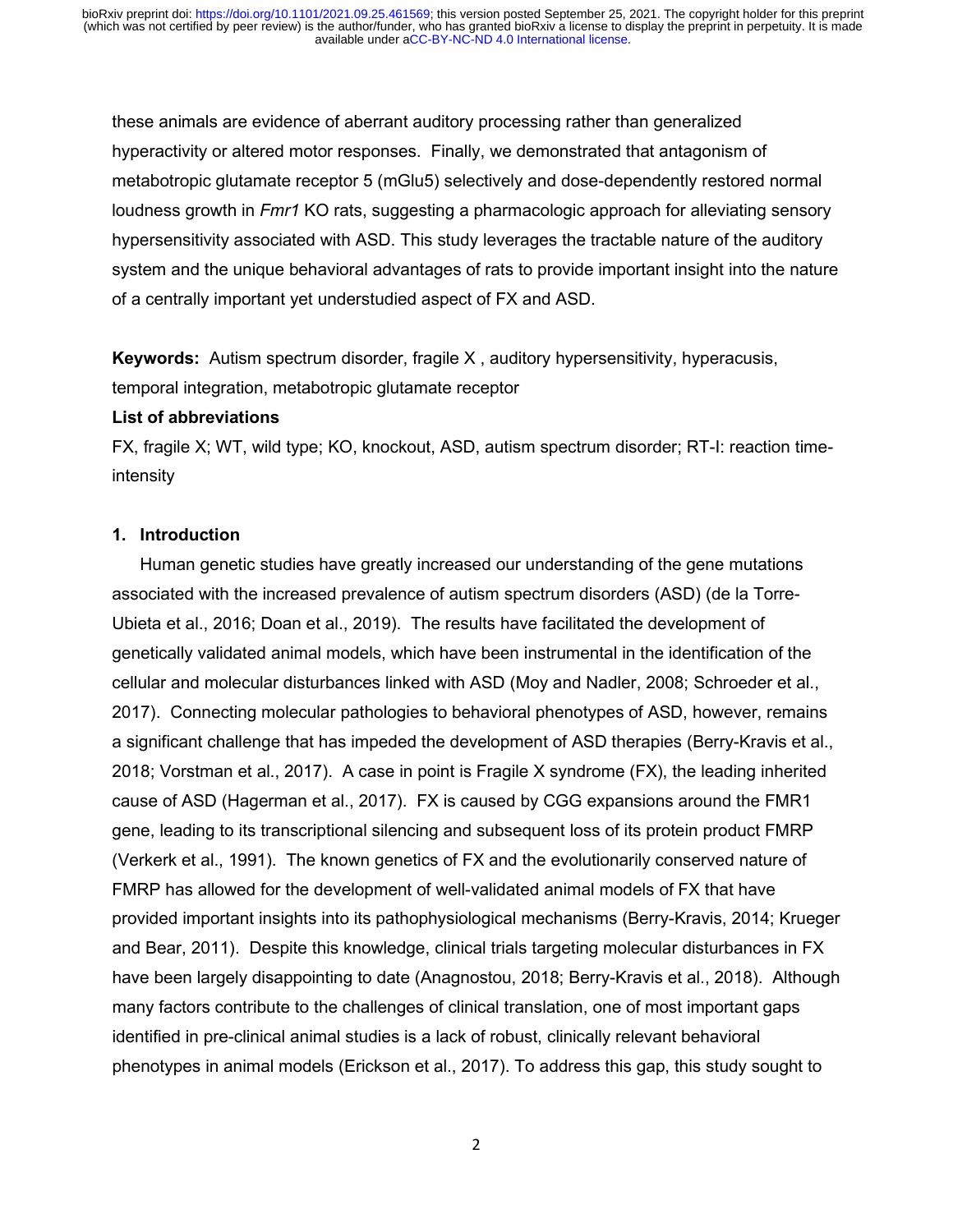develop a quantitative and disease-relevant behavioral read-out that could serve as a clinically translatable platform for screening potential therapies in FX models.

Sensory hypersensitivity and hyperreactivity are a defining feature of FX and ASD (Sinclair et al., 2017). One of the most common and debilitating sensory disturbances in FX and ASD is hyperacusis, an auditory hypersensitivity disorder in which moderate intensity sounds are perceived as unbearably loud (Danesh et al., 2015; Gomes et al., 2008; McCullagh et al., 2020; Rotschafer and Razak, 2014; Williams et al., 2021b). Loudness hyperacusis is not only an important clinical problem in FX and ASD, but may also provide a behavioral framework for the development of objective and quantifiable outcome measures that are likely to be conserved between humans and animal models. Operant sound detection tasks, where animals are trained to generate a behavioral response to specific stimuli, allow for detailed assessment of auditory detection speed and accuracy across a range of stimulus parameters using an experimental design that can be translated to human studies. Importantly, many of these psychoacoustic measures are also quantitative correlates for perceptual attributes of a stimulus. For instance, human and animal psychophysical studies have both shown that auditory reaction time (RT), the time it takes for a subject to respond to an acoustic stimulus, is inversely correlated with sound intensity. Reaction time-intensity (RT-I) functions collected in humans have been used to construct equal loudness contours that are well correlated with those obtained with subjective loudness scaling procedures (Marshall and Brandt, 1980; Melara and Marks, 1990; Seitz and Rakerd, 1997). RT-I functions collected in animals are predictably modulated by several acoustic parameters (frequency, duration, bandwidth) known to influence loudness judgements in humans (Green, 1975; May et al., 2009; Radziwon and Salvi, 2020; Stebbins, 1966). Thus, RT-I functions are an objective psychophysical read-out of loudness perception that is maintained across species. Indeed, RT-I functions have been used in several different animal models to quantify normal loudness growth (Stebbins, 1966), abnormal loudness growth due to cochlear hearing loss (Moody, 1973), and loudness hyperacusis resulting from salicylate ototoxicity or prolonged noise exposure (Auerbach et al., 2019; Radziwon et al., 2019; Radziwon et al., 2017).

Because auditory RT measures obey all the psychophysical rules of loudness perception with respect to intensity, frequency, stimulus bandwidth and duration, we used RT-I functions to carry out a comprehensive assessment of loudness perception in a transgenic rats model of FX containing a 122 bp deletion in exon 8 of the *Fmr1* gene (*Fmr1* KO rat) (Hamilton et al., 2014). This model of FX recapitulates core cellular pathophysiology of the disorder (Till et al., 2015) but takes advantage of the highly trainable nature of rats to allow for in depth behavioral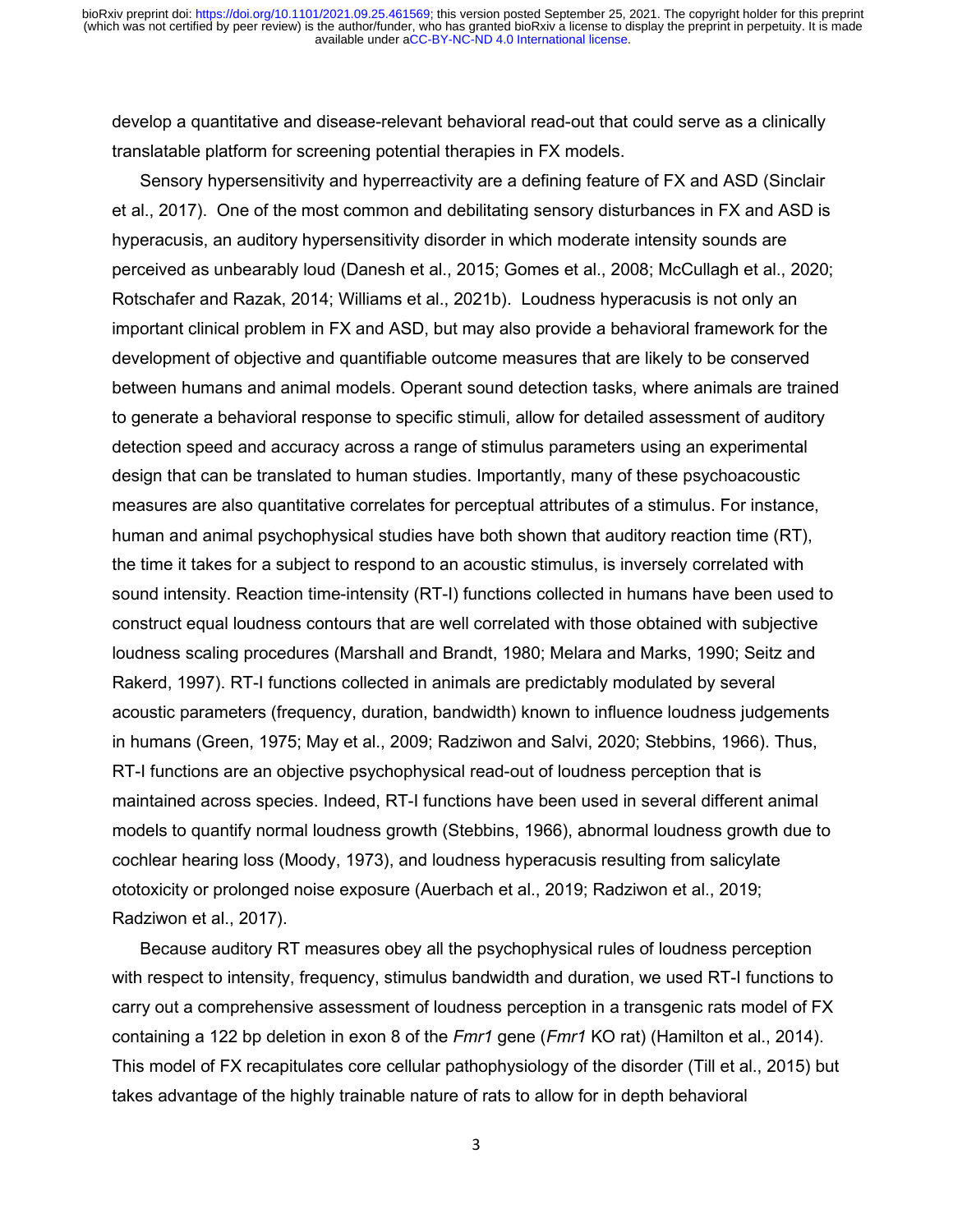characterization not afforded by model systems (Golden et al., 2019). Using RT-I measures, we found that male *Fmr1* KO rats exhibit increased loudness perception and disrupted spectral and temporal integration of loudness compared to WT controls, indicative of heightened sound sensitivity and disrupted auditory processing. Finally, we determined that normal RTs could be restored in *Fmr1* KO rats by inhibiting metabotropic glutamate receptor 5 (mGlu5), demonstrating that this behavioral phenotype is related to a core molecular pathology of FX (Bhakar et al., 2012). Together, these results indicate that auditory RT differences may be a novel behavioral phenotype in FX that is directly related to core sensory disturbances in the disorder and can be used for preclinical screening of treatments.

# **2. Methods:**

**2.1 Subjects***.* Adult (>2 month old) male *Fmr1tm1sage* KO rats on an outbred Sprague-Dawley background (TGRS5390HTM4 FMR1 -/Y; SAGE Labs Inc., St. Louis, MO) and littermate wildtype (WT) controls were used for these studies. Male rats were used because FX occurs more frequently and in greater severity in males due to the X-linked nature of the disorder (Reiss and Hall, 2007). Nine *Fmr1* KO rats and nine WT littermates were used were used as subjects in most studies, except as noted. Rats were housed in pairs and maintained on a 12 h day/12 night cycle. The rats used in the experiments had free access to food and water except during operant conditioning, when rats were food restricted and kept at approximately 90% of their free-feeding weight. Rats in the operant conditioning studies were tested approximately 1 hr per day, 6-7 days per week. All experiments were approved by the University at Buffalo Institutional Animal Care and Use Committee (HER05080Y) in accordance with NIH guidelines.

**2.2 Breeding and Genotyping:** WT male rats (Charles River) were breed to heterozygous female *Fmr1* KO rats to generate male WT and *Fmr1* KO offspring used in these studies. Offspring were screened for a 122-base pair (bp) deletion in the *Fmr1* gene sequence using published procedures (Hamilton et al., 2014). Using a commercial kit (QIAGEN DNeasy isolation kit #69506), DNA was isolated from a tissue punch taken from the external ear. PCR was performed with a commercial kit (Sigma JumpStart™ Taq ReadyMix<sup>™</sup>, P2893) and 1-µL of purified DNA. The PCR amplification steps were: first cycle, 5 min at 95 °C; 35 cycles of 30-s each at 95 °C; 30-s at 60 °C; 40-s at 68 °C and a final cycle of 5-min at 68 °C. Primers used for amplification were S1 (5' TGGCATAGACCTTCAGTAGCC 3') and S2 (5'

TATTTGCTTCTCTGAGGGGG 3'). Primers were purchased from ThermoFisher Scientific. Amplified fragments were resolved in 2% agarose gel. The expected amplicon sizes on the gels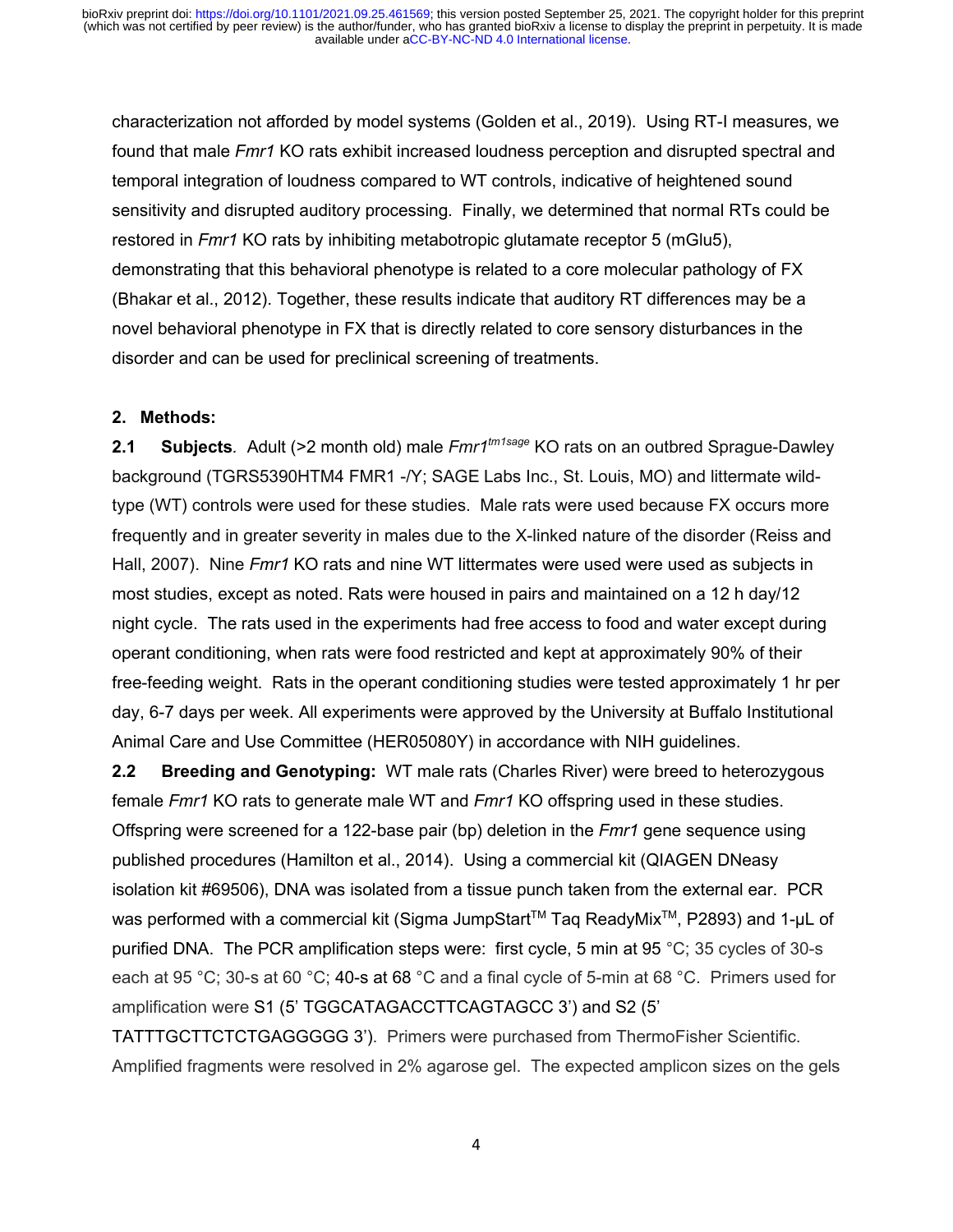were 400-bp for WT rats  $(+/-)$  or  $+/\gamma$ ), two products of 400-bp and 278-bp for heterozygotes  $(+/-)$ and 278-bp for homozygotes (-/- or -/y).

**2.3 Operant psychophysical procedures:** Rats were trained on a Go/No-go operant conditioning paradigm to detect sound bursts (5 ms rise/fall time, cosine gated) of varying intensity, frequency, duration, and bandwidth as described in our recent papers (Auerbach et al., 2019; Radziwon et al., 2019; Radziwon et al., 2017; Radziwon and Salvi, 2020). A rat started a trial by placing its nose in a nose-poke hole, which initiated a variable wait interval ranging from 1 to 4 s. The rat had to maintain its position in the nose-poke hole until it detected a sound or the trial was aborted (Fig. 1A). If the rat detected the signal and removed its nose from the nose-poke hole (Go condition) within a 2-s response interval, a food reward (45 mg dustless rodent pellets, Bio-Serv) was delivered and the response scored as a HIT was recorded. A MISS was recorded if the rat failed to remove its nose from the nose-poke within the 2-s response interval. Approximately 30% of the trials were catch trials during which no stimulus was presented (No-go condition). If the rat kept its nose in the nose-poke during a catch trial, a correct rejection (CR) was recorded; no reinforcement was given for a CR, but another trial could be initiated immediately. If the rat removed its nose during a catch trial, a False Alarm (FA) was recorded and the rat received a 4-s timeout during which the house light was turned off and no trial could be initiated. Testing was carried out in sound-attenuating chambers. Stimuli were calibrated using a sound level meter (Larson-Davis System 824) equipped with a half-inch microphone (Larson-Davis model 2520) at a location where the animal's head would be during a trial.

Rats were initially trained to detect 60 dB broadband noise (BBN, 1-42 kHz) bursts. Criteria for training was > 200 trials initiated, > 90% hit rate, and <15% false alarm rate over 5 consecutive days. Following training, sound intensity was varied using the Method of Constant Stimuli (MOCS); within each 10-trial block, seven target intensities were presented randomly along with three catch trials. To measure thresholds, noise bursts and tone bursts were presented at intensities from -5 to 45 dB SPL in 5 dB steps. Mean HIT and FA rates were used to calculate the sensitivity index d' for each intensity and noise burst and tone burst detection thresholds were estimated using a conservative d' value of 1.5 (Radziwon et al., 2019; Radziwon et al., 2009; Steckler, 2001). RT-I functions were collected for noise and tone bursts presented at intensities from 10-90 or 30-90 dB SPL in 10 dB steps. RT, defined as the time from sound stimulus onset to the time the rat removed its nose from the nose-poke hole, was assessed only for correct HIT trials (Fig 1A). To test for temporal integration of loudness, thresholds and RT-I functions were evaluated for BBN bursts of 50, 100, and 300 ms duration.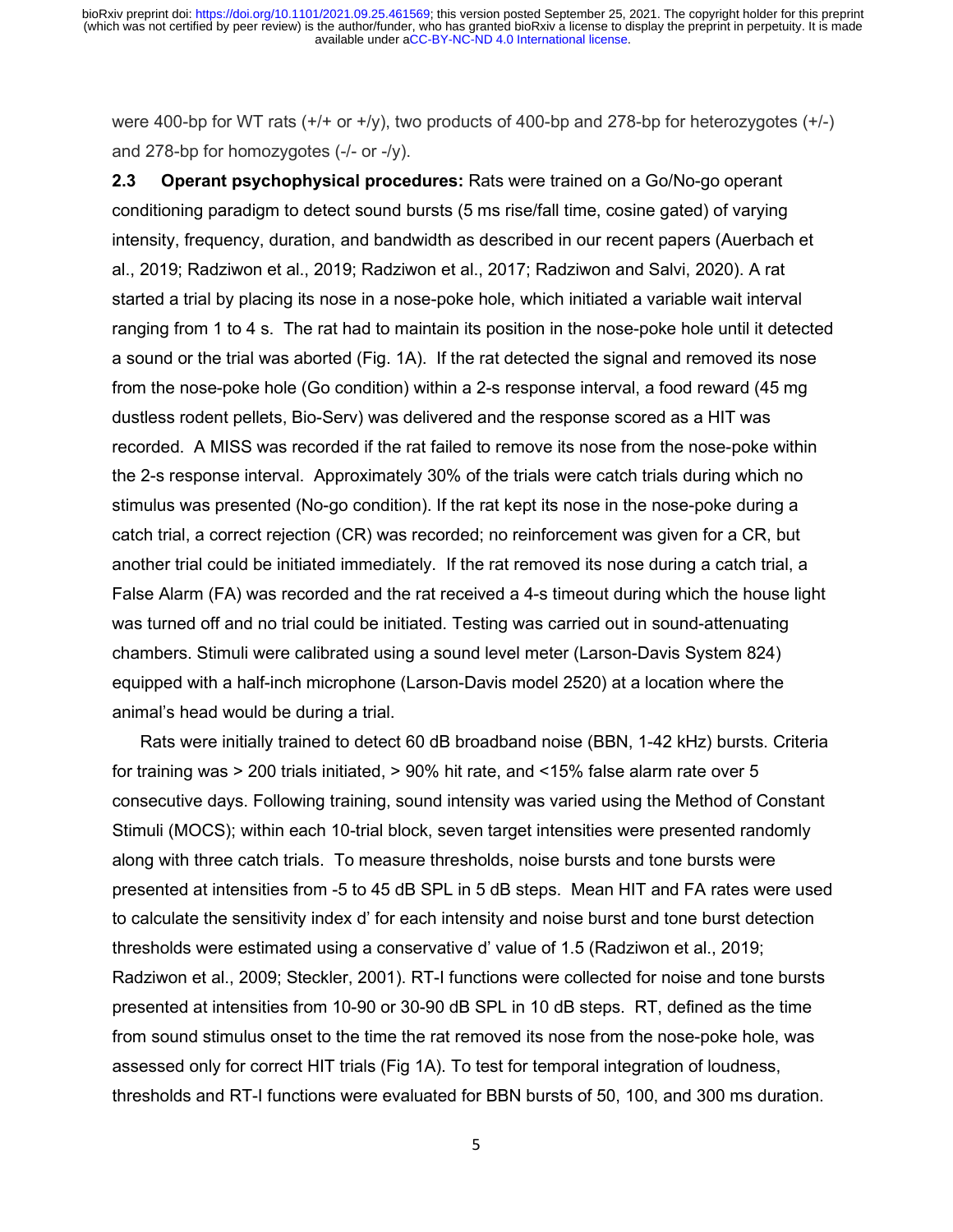To test for spectral integration of loudness, thresholds and RT-I functions were evaluated for 16 kHz tone bursts and NBN (300 ms) with nominal bandwidth of  $1/3$  octave (14.1 – 17.8 kHz), 1 octave (11.3 – 22.8 kHz), or 2 octaves (8 – 32 kHz). To test for frequency effects, thresholds and RT-I functions were evaluated for tone bursts (300 ms) at 4, 8, 16, 32 kHz. At least 600 trials (200 trials on 3 consecutive days of testing) were used to estimate each quiet threshold and loudness growth RT-I function in KO and WT rats.

**2.4 MTEP Treatment:** MTEP (Cayman Chemical, #14961), an mGlu5 receptor negative allosteric modulator, was dissolved in saline at 10 mg/ml. MTEP was administered intraperitoneal (i.p.) at 1 mg/kg, 3 mg/kg or 10 mg/kg, doses shown to be behaviorally effective while maintaining receptor specificity (Pilc et al., 2002; Spooren et al., 2000). Baseline RT-I functions for BBN (50 ms) were measured for 1-week in *Fmr1* KO and WT rats and then MTEP (1, 3 or 10 mg/kg) or saline was administered acutely 30 minutes before behavioral testing. Animals received each dose of MTEP or saline in pseudorandomized order while allowing for >1-week washout between treatments. Animals continued to be tested daily for RT-I functions between treatments.

# **3 Results**

**3.1** *Fmr1* **KO and WT rats exhibit similar learning and performance on an operant sound detection task:** Male *Fmr1* KO (n=9) and WT (n=9) rats were trained to detect broadband noise bursts (BBN, 1-42 kHz, 50 ms, 5 ms rise/fall) using a Go/No-6o operant conditioning paradigm (Fig. 1A). Correct Go responses were recorded as a HIT, failure to respond on Go trials were counted as a MISS, correct No-6o responses were considered a Correct Rejection (CR), and incorrect Go responses on catch trials were recorded as a False Alarm (FA) (Fig 1A). During training, the mean (+/-SEM) number of trials increased over the first 15 training days and then plateaued in both genotypes and there was no significant difference between *Fmr1* KO and WT rats in terms of the number of trials initiated (Fig 1B). Two-way repeated measure ANOVA found a significant effect of training days on number of trials initiated  $(F_{19, 304} = 87.14$ , \*\*\**p* < 0.0001) but no significant effect of genotype  $(F_{1, 304} < 0.0001$ ,  $p =$ 0.9994). There was also no significant difference between WT and KO rats in terms of percent of trials scored as HIT or percent scored as FA trials (Fig 1C). Two-way repeated measure ANOVA found a significant effect of training days on percent HIT ( $F_{19,304}$  = 3.274, \*\*\* $p < 0.0001$ ) and percent FA ( $F_{14, 120}$  = 3.070, \*\*p = 0.0012) but no significant effect of genotype on percent HIT (F1, 304 = 1.607, *p* = 0.2058) or percent FA (F1, 120 = 1.540, *p* = 0.2170). *Fmr1* KO and WT rats did not differ significantly on the number of days to reach the training criteria either (WT: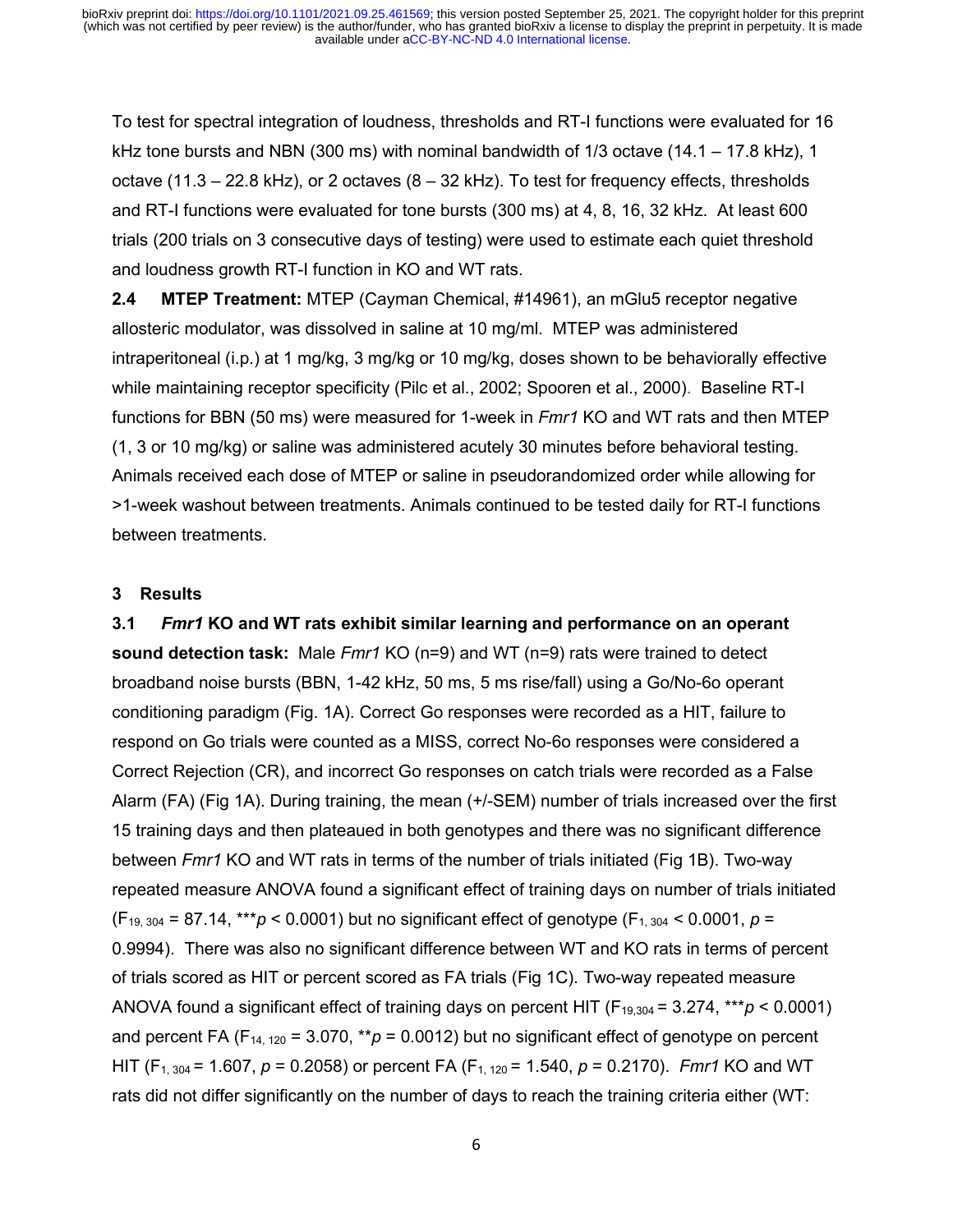13.67 +/- 0.69 days; KO: 14.11 +/- 1.23; two-tailed t-test,  $t_{16}$  = 0.3614,  $p$  = 0.7225) (Fig 1D). Thus, WT and *Fmr1* KO rats learned the Go/No-go operant task at the same rate and to the same criteria suggesting there are no genotype differences on non-auditory factors such as impulsivity, motivation, or learning ability.



# **Figure 1: Psychoacoustic assessment of sound detection thresholds and suprathreshold auditory reaction times in male** *Fmr1* **KO and WT littermate rats.**

**(A)** Schematic of operant sound detection apparatus and paradigm. Food-restricted rats were trained to detect broadband noise (BBN) bursts using a Go/No-go paradigm. **(B)** *Fmr1* KO rats (red, n = 9) and WT rats (black, n = 9) initiated the same number of trials over the training days. **(C)** WT and KO rats generated the same percentage of HITs and FAs over training days. **(D)** WT and KO rats learned the task to the criteria (>200 trials/session, >90% correct, <15% FA, 3-consecutive days) over the same number of days. **(E)** Psychometric functions showing mean d'-prime values versus intensity for trained *Fmr1* KO and WT rats in response to broadband noise bursts (BBN; 1-42 kHz, 50 ms, 0-40 dB SPL, 5 dB steps). **(F)** No differences in hearing thresholds between KO and WT rats estimated using a criterion of d' = 1.5 (dashed line in E). **(G)** Reaction time (RT)-intensity functions collected for noise bursts (10-90 dB SPL, 10 dB steps). RTs were significantly faster in *Fmr1* KO animals (\*\*\**p* < 0.0001). **(H)** Mean RTs at two lowest intensities (10-20 dB SPL) and five highest intensities (30-90 dB SPL) in WT and *Fmr1* KO rats. RTs in WT and KO rats are similar at low intensities, but significantly faster in KO rats at high intensities (\*\**p* < 0.001). For this and subsequent figures, data is plotted as mean +/- SEM. Bar graphs represent mean data with overlaid scatter plots of data from each individual animal.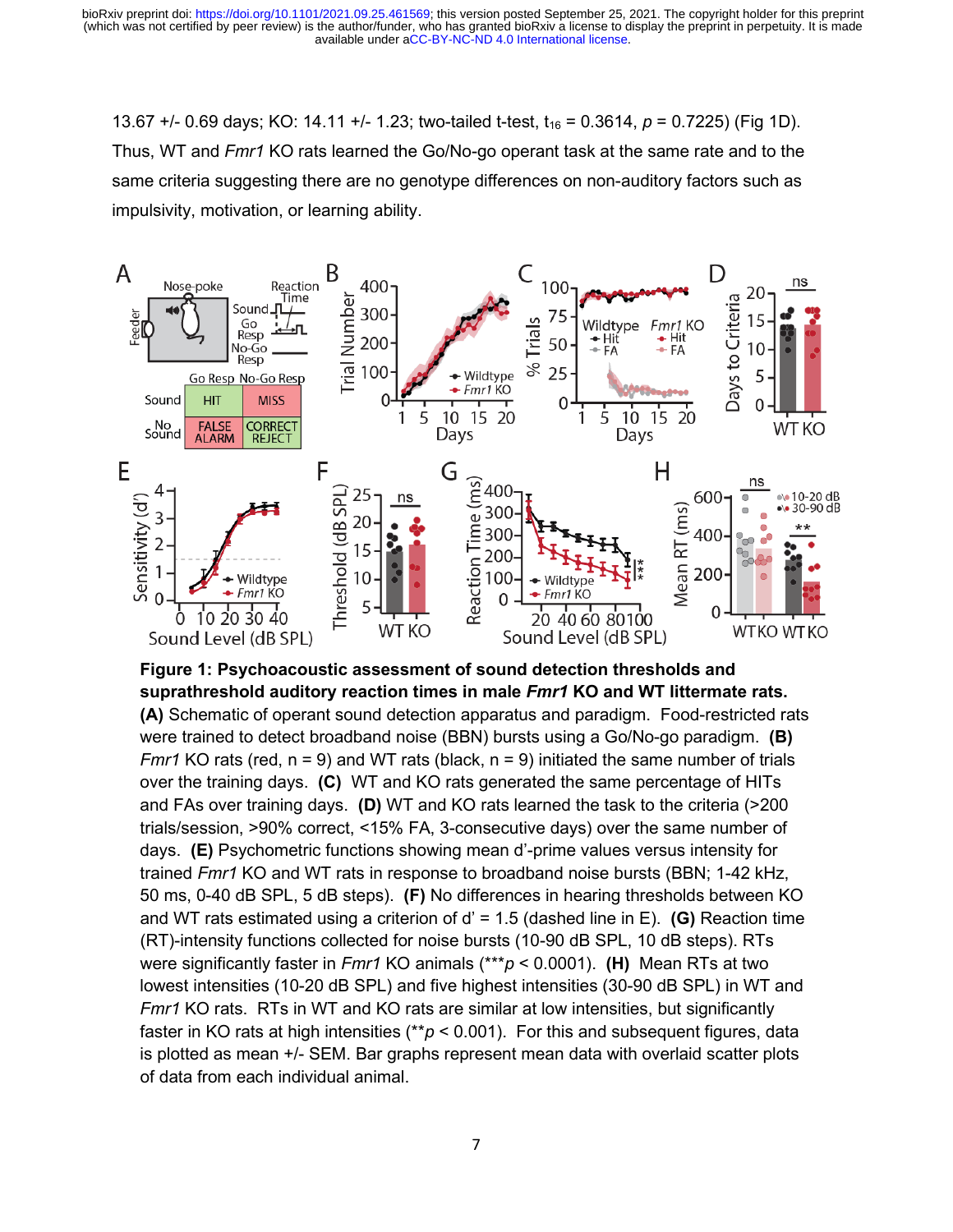**3.2** *Fmr1* **KO rats have normal sound detection thresholds:** To determine sound detection sensitivity in *Fmr1* KO and WT rats, BBN bursts (50 ms) were presented at near threshold intensities (5-45 dB, 5 dB steps) using the method of constant stimuli (MOC) (Radziwon et al., 2009). HIT and FA rates from over 600 trials (200 trials/day for 3 consecutive days) were used to determine d-prime (d'), a standard metric of sensitivity from signal detection theory (Steckler, 2001). Psychometric curves for *Fmr1* KO (n=9) and WT (n=9) rats were constructed by plotting d' (mean+/-SEM) as a function of sound intensity (Fig 1E). d' increased with sound intensity in both genotypes, indicating that as sounds grew louder they were more readily detectable, and psychometric functions from *Fmr1* KO and WT rats largely overlapped with no genotype differences in d' across intensities (Fig. 1E). Two-way repeated measure ANOVA found a significant effect of intensity on d' (F7, 105 = 52.64, \*\*\**p* < 0.0001), but no significant effect of genotype ( $F_{1, 105}$  = 0.5783,  $p$  = 0.4487). There was no significant difference in BBN thresholds between *Fmr1* KO and WT rat using a conservative threshold criterion of d' = 1.5 (WT: 14.96 +/- 1.062 dB SPL; KO: 16.21 +/- 1.364 dB SPL; two-tailed t-test,  $t_{16}$  = 0.7234, *p* = 0.4799). These results indicate that *Fmr1* KO rats have comparable performance on a sound detection task to WT animals and normal hearing thresholds.

**3.3** *Fmr1* **KO rats exhibit excessive loudness growth:** d' is a sensitive measure of near threshold sound detection but saturates rapidly above threshold (Fig 1E). This metric therefore does not adequately convey suprathreshold loudness perception, which may be most affected in individuals with FX and ASD (Danesh et al., 2015; Gomes et al., 2008; Williams et al., 2021b). Because RT-I functions provide a valid measure loudness growth in humans and animals (Lauer and Dooling, 2007; Marshall and Brandt, 1980; May et al., 2009), auditory RTs were measured in response to BBN bursts (50 ms) from near threshold to suprathreshold sound intensities (10-90 dB SPL, 10 dB steps) in the same group of animals to determine if *Fmr1* KO rats showed signs of exaggerated loudness growth. Mean (+/-SEM) RTs values at 10 dB SPL, near the threshold of detectability, were approximately 400 ms for both Fmr1 KO (n=9) and WT (n=9) rats (Fig 1G). RTs became progressively faster with increasing intensity in both genotypes; however, the decrease in RT was much greater for *Fmr1* KO rats (Fig 1G) and RTs were significantly shorter compared to WT rats (Fig 1H). Two-way repeated measure ANOVA found a significant effect of intensity on RTs ( $F_{8,144}$  = 12.201, \*\*\* $p < 0.0001$ ) and a significant effect of genotype  $(F_{1, 144} = 40.968, **p < 0.0001)$ , but there was no significant interaction effect  $(F_{8,144} = 0.607, p = 0.771)$ . To visualize the RT differences between WT and KO at low versus high intensities, mean RTs were computed from 10-20 dB SPL and 30-90 dB SPL for the two genotypes (Fig. 1H). The mean RTs of WT and *Fmr1* KO rats at the two lowest intensities, 10-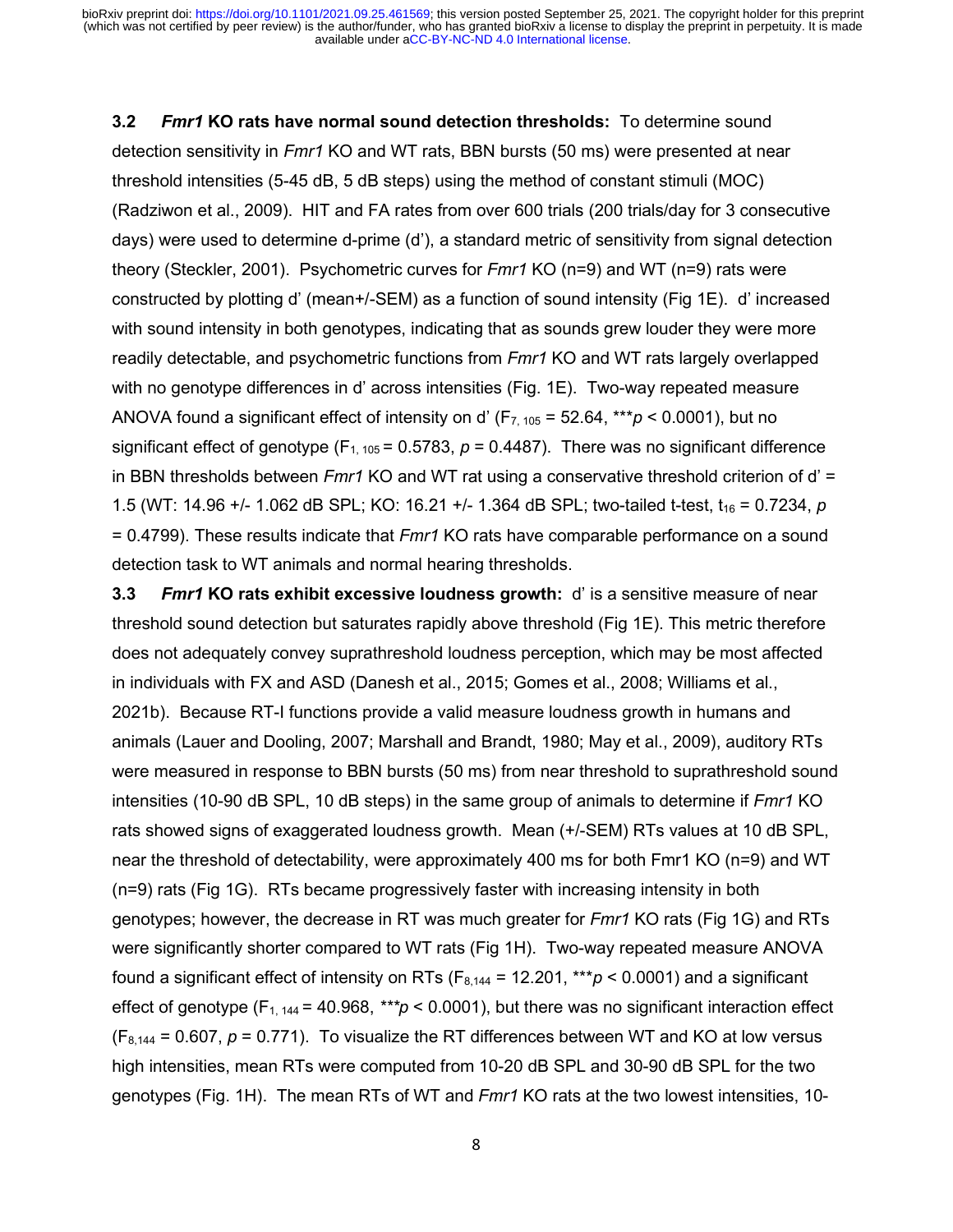20 dB SPL, were not significantly different (WT: 384.0 +/- 38.63 ms; KO: 335.8 +/- 33.72 ms; two-tailed t-test,  $t_{16}$  = 0.9407,  $p$  = 0.3609). However, at intensities from 30-90 dB SPL, the mean RTs of *Fmr1* KO rats were significantly faster than WT rats (WT: 275.0 +/- 20.51 ms; KO: 163.8  $+/-$  31.30 ms; two-tailed test,  $t_{36} = 2.971$ ,  $**p = 0.009$ ). Taken together, these results indicate that RT grows more rapidly at suprathreshold intensities in *Fmr1* KO rats than WT rats, suggestive of increased loudness growth.

**3.4 Disrupted temporal Integration of loudness in** *Fmr1* **KO rats:** Loudness perception not only depends on sound intensity but also duration, with the perceived loudness of a sound increasing with stimulus duration out to approximately 300 ms after which it remains constant (Buus et al., 1997; Florentine et al., 1998; Pedersen and Poulsen, 1973; Radziwon and Salvi, 2020). To determine if temporal integration of loudness was disrupted in *Fmr1* KO rats, RT-I functions were measured using BBN bursts of 50, 100 and 300 ms duration. In WT rats (n=9), mean (+/-SEM) RTs became significantly faster with increasing duration but maintained similar intensity-dependent changes, leading to RT-Is that were roughly parallel but stacked above one another (Fig. 2A). RTs were fastest for 300 ms BBN bursts, longest for 50 ms bursts, and intermediate for 100 ms bursts. Two-way repeated measure ANOVA found that RTs in WT rats became significantly faster with both intensity ( $F_{6,112}$  =3.91, \*\*p = 0.003) and duration ( $F_{2,112}$ ) =80.55, \*\*\**p* < 0.0001), consistent with previous reports of temporal integration of loudness in normal rats (Radziwon and Salvi, 2020). RTs in *Fmr1* KO rats also decreased as intensity increased (Fig. 2B); however, there was no effect of sound duration on RTs in KO animals as the RT-I functions obtained with 50, 100 and 300 ms BBN bursts overlapped one another (Fig. 2B). Two-way repeated measure ANOVA found a significant effect of intensity on RT in Fmr1 KO rats (F<sub>6, 112</sub> = 3.07,  $* p < 0.011$ ) but not duration (F<sub>2, 112</sub> = 2.95,  $p = 0.057$ ). Importantly, there was little evidence of temporal integration of loudness in *Fmr1* KO rats even at low intensities where there is ample room for RTs to become faster with increasing duration. The lack of temporal integration is not due to a "floor" effect because RTs clearly became faster in *Fmr1* KO rats at higher sound intensities.

To quantify the relative effect of sound duration on RT across genotypes, normalized RTs were computed by dividing the average RT across intensities (30-90 dB) measured with 50, 100 ms and 300 ms BBN bursts by the average RT across intensities (30-90 dB) obtained with 50 ms BBN bursts for each rat. In the WT animals, mean (+/-SEM) normalized RT declined from 1.0 at 50 ms to approximately 0.7 at 300 ms, indicating that RTs at 300 ms were approximately 30% faster than at 50 ms (Fig. 2C). In *Fmr1* KO rats, mean normalized RTs were essentially unchanged from 50 ms (1.0) to 300 ms (0.99). Two-way ANOVA found a significant effect of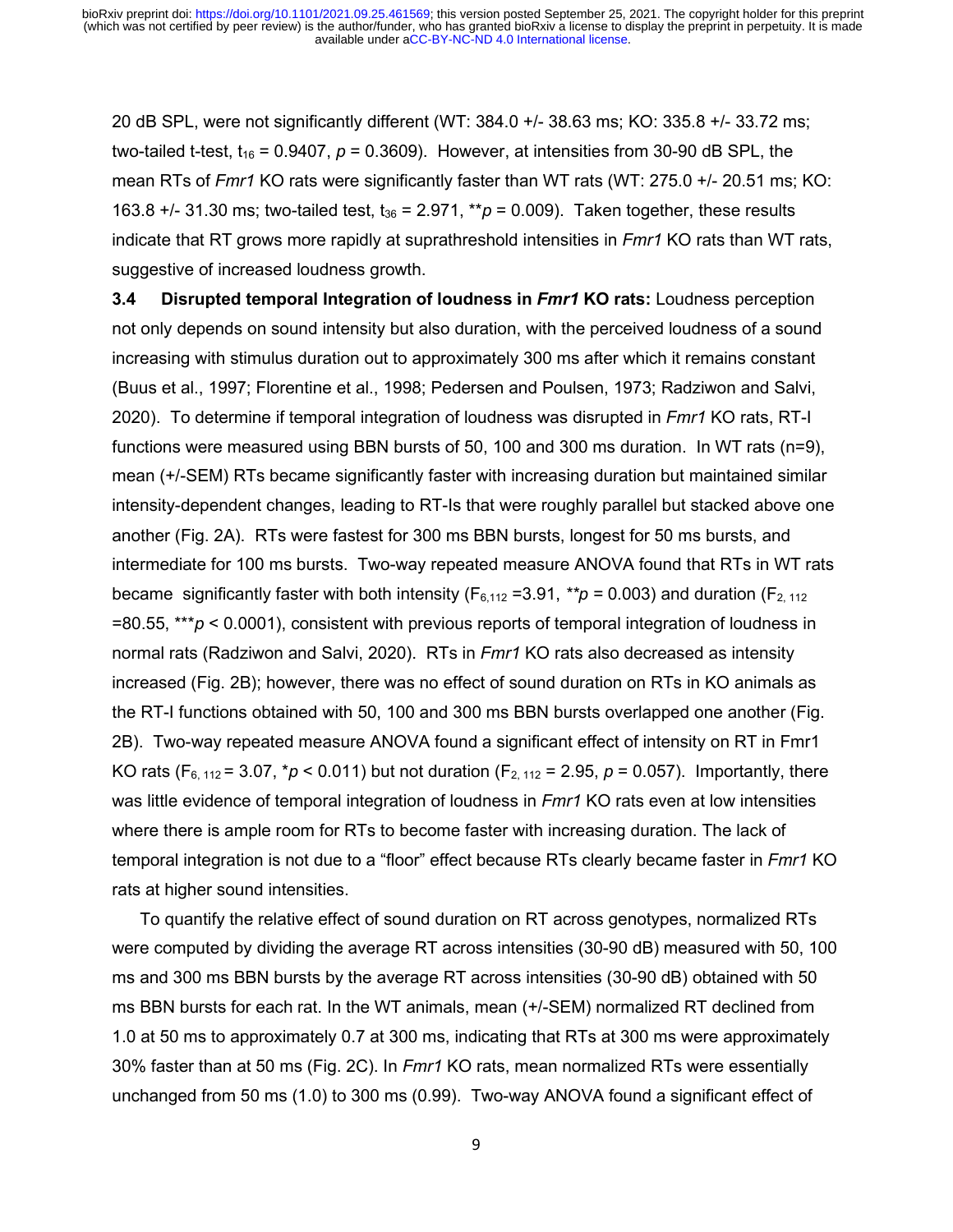duration (F<sub>2, 32</sub> = 9.765, \*\*\**p* < 0.0001), a significant effect of genotype (F<sub>1, 32</sub> = 11.27, \*\**p* = 0.0037), and a significant interaction between genotype and duration ( $F_{2, 32}$  = 8.503, \*\**p* = 0.001) on normalized RTs. Bonferroni post-hoc analysis found that duration has significantly more impact on average RT in WT animals compared to *Fmr1* KO rats at 100 ms (\**p* < 0.05) and 300 ms (\*\*\**p* < 0.0001). Thus, the lack of temporal integration of loudness in *Fmr1* KO rats indicates that faster RTs in *Fmr1* KO likely reflects a genuine perceptual disruption rather than effects due to non-auditory factors such as motivation or motor differences.



**Figure 2: Disrupted temporal integration of loudness in** *Fmr1* **KO rats.** Auditory reaction time-intensity (RT-I) functions measured with broadband noise bursts (BBN) of 50, 100 and 300 ms duration in **(A)** WT (+/- SEM, n=9) rats and **(B)** littermate *Fmr1* KO (+/-SEM, n = 9) rats. In WT rats, RTs decreased significantly with intensity (\*\**p*<0.0025) and duration (\*\*\**p <* 0.001) whereas in *Fmr1* KO rats, RTs only decreased significantly with intensity (\**p* < 0.0114), but not duration (*p*=0.057). **(C)** Mean RTs from 30-90 dB SPL in WT and KO rats as a function of BBN duration, normalized 50 ms BBN. RTs in WT rats were modulated by duration to significantly greater extent than *Fmr1* KO rats at 100 ms (\*\**p* < 0.01) and 300 ms (\*\*\**p* < 0.001). **(D)** Threshold of audibility (defined at d' = 1.5) plotted as function of BBN duration. Thresholds decreased with duration in both *Fmr1* KO and WT rats and there was no significant difference in BBN thresholds across genotypes at any duration.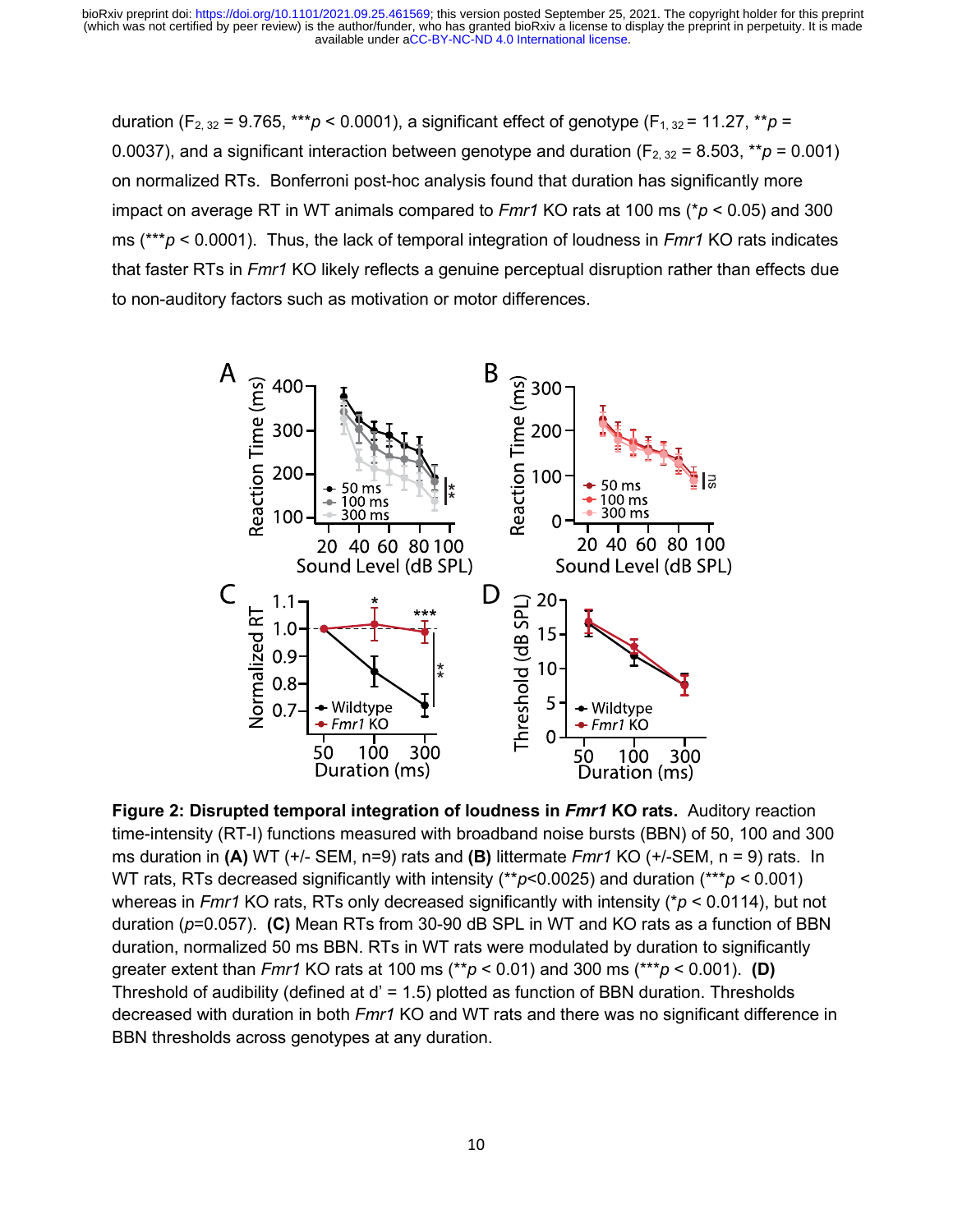Temporal integration also affects the threshold of audibility. Hearing thresholds typically decrease 8-15 dB as stimulus duration increases out to approximately 300 ms, after which it remains constant (Pedersen and Salomon, 1977). To test for genotype differences in temporal integration at the threshold of audibility, sound detection thresholds were measured in WT and *Fmr1* KO rats using 50, 100 and 300 ms BBN bursts from 0-40 dB. Mean (+/- SEM) thresholds in KO rats (n=9) were similar to those of WT rats (n=8) at 50, 100 and 300 ms (Fig. 2D). As duration increased from 50 to 300 ms, thresholds decreased from 16.9 +/- 1.87 to 8.05 +/- 1.56 in WT rats and 17.24 +/- 1.71 to 7.93 +/- 1.42 in KO rats. Two-way repeated measure ANOVA found that duration has a significant effect on thresholds (F  $_{2,30}$  = 47, \*\*\* $p$ <0.0001); however, there was no significant effect of genotype ( $F_{1, 30}$  = 0.077,  $p$  = 0.785) and no significant interaction between genotype and duration  $(F_{2, 30} = 0.31, p = 0.735)$ . **3.6** 

**Enhanced spectral integration of loudness in KO rats:** Loudness not only varies with intensity and duration, but also stimulus bandwidth (Cacace and Margolis, 1985; Scharf and Meiselman, 1977; Yost and Shofner, 2009; Zwicker et al., 1957). Loudness remains constant when the total energy of the stimulus lies within the critical band, but loudness increases as energy spreads outside the critical band. To test for spectral integration of loudness, RT-I functions were measured with 300 ms 16 kHz tone bursts and 1/3, 1 and 2 octave wide NBN bursts centered around 16 kHz. Mean (+/-SEM) RTs of WT rats (n = 8) decreased with intensity; however, the characteristics of the RT-I function were bandwidth dependent (Fig. 3A). The RT-I functions for 16 kHz and the 1/3 octave NBN were nearly identical indicating that these two stimuli were perceived as equally loud. However, as bandwidth increased further RTs became faster, indicative of spectral integration of loudness. Two-way repeated measure ANOVA revealed a significant effect of sound intensity  $(F_{4, 84} = 34.114, **p < 0.0001)$  and bandwidth ( $F_{3, 84}$  = 4.324,  $* p = 0.016$ ) on RT in WT animals. There was a significant interaction between bandwidth and intensity ( $F_{12, 84} = 2.345$ ,  $p = 0.012$ ). To elucidate the interaction of bandwidth and intensity in WT rats, the mean RTs were plotted as a function of bandwidth at each intensity (Fig. 3B). RTs for 16 kHz tones (a nominal bandwidth of 1 Hz), 1/3 octave, and 1 octave wide NBN were not significantly different from one another. The only significant differences in RTs occurred at 30 and 40 dB SPL for the largest bandwidth separation (1 Hz vs 2 octave) (Bonferroni post-hoc, \**p*<0.05).

In *Fmr1* KO rats (n=8), the mean (+/-SEM) RTs also became faster with increasing intensity and bandwidth; however, the effects of bandwidth on RT-I functions in KO animals were distinct from WT controls (Fig. 3C). While RT-I functions for two the two largest bandwidths (1 and 2 octaves) largely overlapped in KO animals, the functions were shifted upward from 1 Hz and 1/3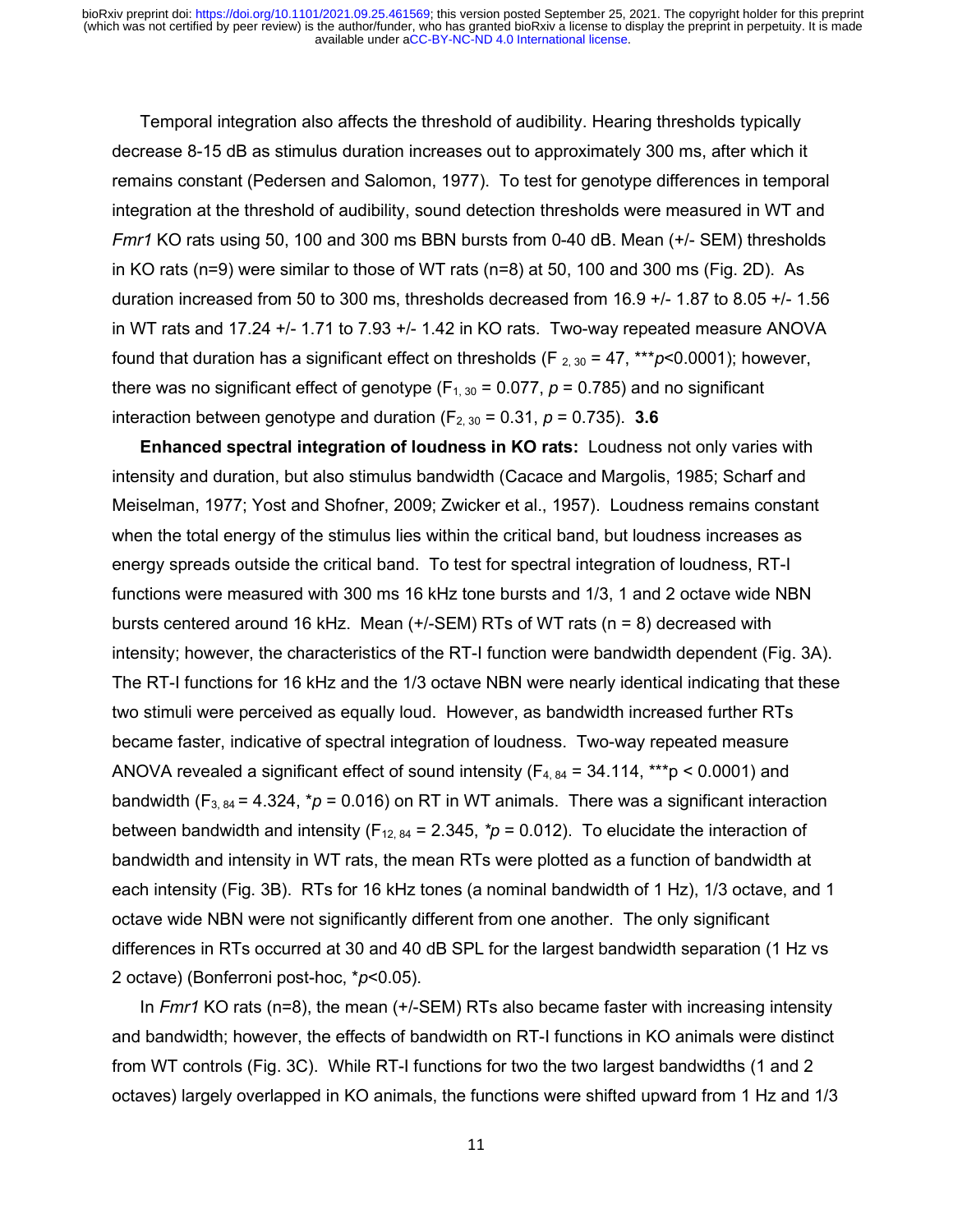octave wide NBN (Fig. 3C). Two-way repeated measure ANOVA found a significant effect of sound intensity ( $F_{4, 84}$  = 68.174, \*\*\**p* < 0.0001) and bandwidth ( $F_{3, 84}$  = 6.155, \*\**p* = 0.004) in *Fmr1* KO rats, but there was no significant interaction between bandwidth and intensity ( $F_{12, 84}$  = 1.767, *p*=0.067). To visualize the effect of bandwidth, mean RTs were plotted as function of bandwidth from 30 to 70 dB SPL (Fig. 3C-D). At all intensities, there was a significant decrease in RT between 1 Hz (16 kHz tone) and 1/3 and/or 1.0 octave wide NBN (Bonferroni post-hoc, *p*<0.05).



**Figure 3: Altered spectral integration of loudness in** *Fmr1* **KO rats. (A-B)** Mean (+/-SEM) reaction time-intensity (RT-I) functions in WT (n=8) and littermate *Fmr1* KO (n = 8) rats. Stimuli were 300 ms tone bursts (16 kHz, 1 Hz nominal bandwidth) and 300 ms narrow band noise (NBN) bursts centered at 16 kHz with bandwidths of 1/3, 1, or 2 octaves (Oct) from 30 to 70 dB SPL in 10 dB steps. **(A)** Mean (+/-SEM) RT-I functions in WT animals. RTs decreased significantly with intensity (\*\*\*p < 0.0001) and bandwidth (\**p* = 0.016) and there was a significant bandwidth-intensity interaction (\**p*=0.012). **(B)** Mean (+/-SEM) RT-I functions in *Fmr1* KO animals. RTs decreased significantly with intensity (\*\*\**p* < 0.0001) and bandwidth (\*\**p* = 0.004) and the interaction between bandwidth and intensity not significant. **(C)** Mean RTs (+SEM) at each bandwidth (1 Hz, 1/3, 1, and 2 oct) and each intensity (30-70 dB SPL in WT animals. RTs at 1 Hz (16 kHz) were significantly slower from 1 octave at 30 and 40 dB SPL only (\*p < 0.05). **(D)** Mean (+SEM) RTs at each bandwidth (1 Hz, 1/3, 1, and 2 oct) and each intensity (30-70 dB SPL in *Fmr1* KO animals. Significant differences in RT between 1 Hz (16 kHz) and 0.5 and/or 1.0 octave at all intensities (\**p* < 0.05, \*\*p < 0.01, \*\*\*p < 0.001). **(E)** Mean RTs from 30-70 dB SPL in WT and KO rats as a function of bandwidth, normalized to 1 Hz. The effect of bandwidth on RTs was significantly greater for KO verse WT animals for 1/3 (\*p < 0.05) and 1 (\*\*p < 0.01) octave band noise. **(F)** Mean (+/- SEM) thresholds as a function of bandwidth in *Fmr1* KO and WT rats. Thresholds were not affected by bandwidth and there was no significant different in thresholds across genotypes at any bandwidth.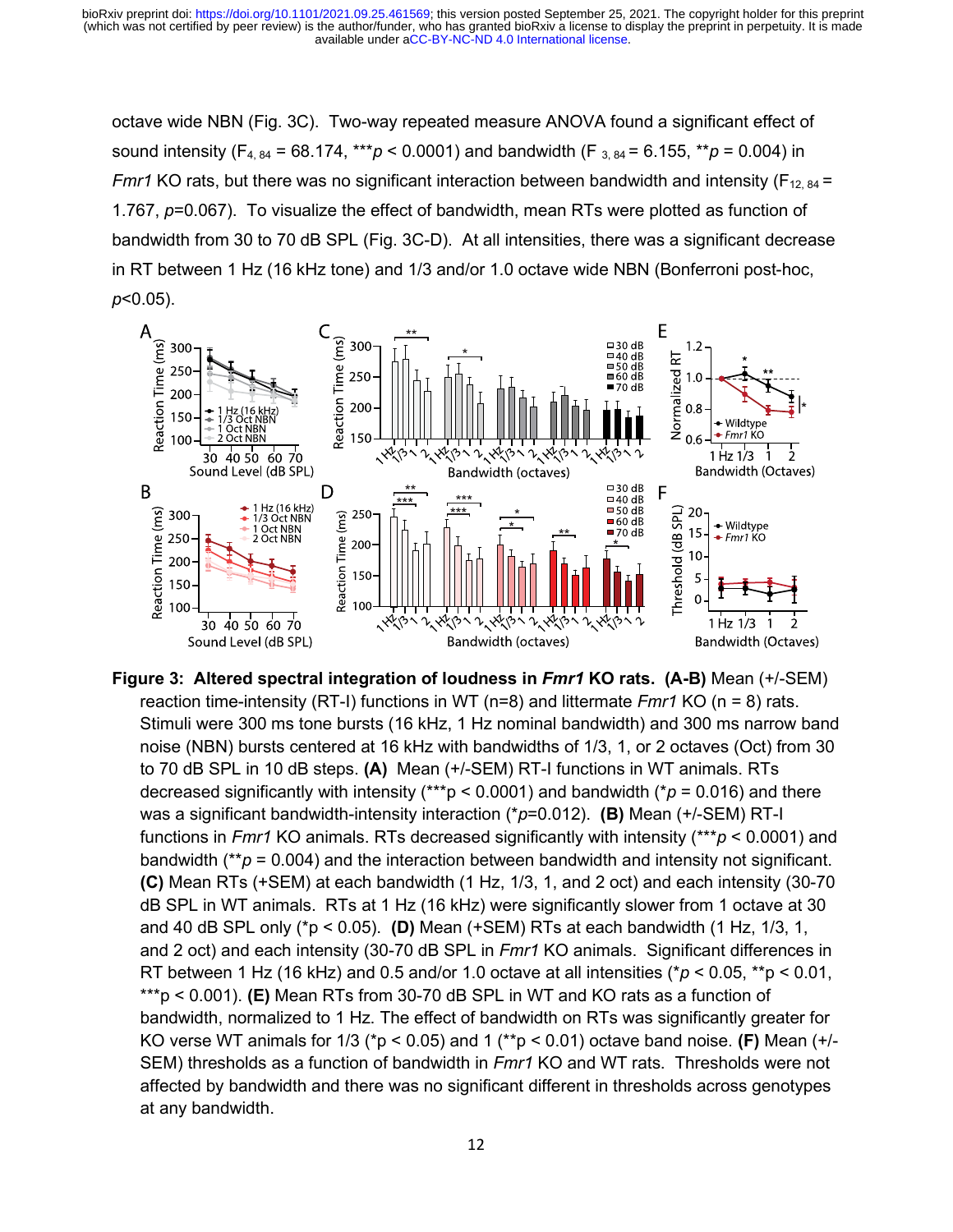To quantify the relative effect of bandwidth across genotypes, the mean RT (30-70 dB SPL) at each bandwidth was normalized to the mean RT at 1 Hz (i.e., 16 kHz). Mean normalized RTs are plotted as function of bandwidth for WT and *Fmr1* KO rats in Fig. 3E. While RTs generally became faster with increasing bandwidth in both genotypes, RTs in *Fmr1* KO animals were more sensitive to smaller bandwidth changes. Two-way repeated measures ANOVA found a significant effect of bandwidth ( $F_{3, 42}$  = 14.24, \*\*\**p* < 0.0001) and genotype ( $F_{1, 42}$  = 8.222, \**p* = 0.0124) on normalized RT and there was a significant interaction between bandwidth and genotype  $(F_{3,42} = 2.879, *p = 0.047)$ . Post-hoc analysis demonstrated that RTs were significantly faster in *Fmr1* KO animals at 1/3 (Bonferroni post-hoc, \*p < 0.05) and 1 (Bonferroni post-hoc, \*\*p < 0.01) octave NBN compared to WT littermates. These results show there is a much greater decrease in RT with increasing bandwidth in KO rats than WT rats and the decline occurs at narrower bandwidth, evidence of greater spectral integration of loudness in *Fmr1* KO rats.

**3.7 No spectral integration at threshold:** To test for genotype differences in spectral integration at the threshold of audibility, behavioral detection thresholds in quiet were determined for 300 ms tone burst at 16 kHz and the three NBN bursts. The mean thresholds (+/-SEM, n=8) in *Fmr1* KO and WT rats were not significantly different from one another (Fig. 3F). Two-way repeated measure ANOVA found no significant effect of genotype  $(F_{1, 42} = 0.441)$ ,  $p = 0.517$ ) or bandwidths (F<sub>3, 42</sub> = 0.144,  $p = 0.933$ ) on detection thresholds and no interaction between the factors ( $F_{3,42}$  = 0.299, p = 0.826). Thus, WT and *Fmr1* KO rats have similar thresholds and there was no difference in spectral integration at the threshold of audibility.

**3.8 Loudness growth at different sound frequencies in WT and KO rats.** To identify potential frequency-dependent differences in loudness growth between KO (n=9) and WT (n=8) rats, RT-I functions were evaluated at 4, 8, 16 and 32 kHz (Marshall and Brandt, 1980; Radziwon and Salvi, 2020). The mean (+/-SEM) RT-I functions assessed with 300 ms tone bursts decreased with intensity for both genotypes, but the RT-I functions for *Fmr1* KO rats were consistently below and roughly parallel to RT-Is of WT rats at all frequencies (Fig. 4A-D). Twoway repeated measure ANOVAs found significant effects of intensity and genotype on RT-I functions at all frequencies, respectively (4 kHz:  $F_{6, 105} = 17.89$ , \*\*\* $p < 0.0001$ ; F<sub>1, 105</sub> = 22.21, *\*\*\*p* < 0.0001; 8 kHz: F6, 105 =14.74, \*\*\**p* < 0.001; F1, 105 = 23.84, \*\*\**p* < 0.0001; 16 kHz: F6, 105  $=7.68$ , \*\*\**p* < 0.0001; F<sub>1, 105</sub> = 10.92, \*\**p* = 0.0013; 32 kHz: F<sub>6, 105</sub> = 4.52, \*\* *p* = 0.0004; F<sub>1, 105</sub> = 14.47,  $*_{p}$  = 0.0002). There were no significant interactions between intensity and genotype at any frequency.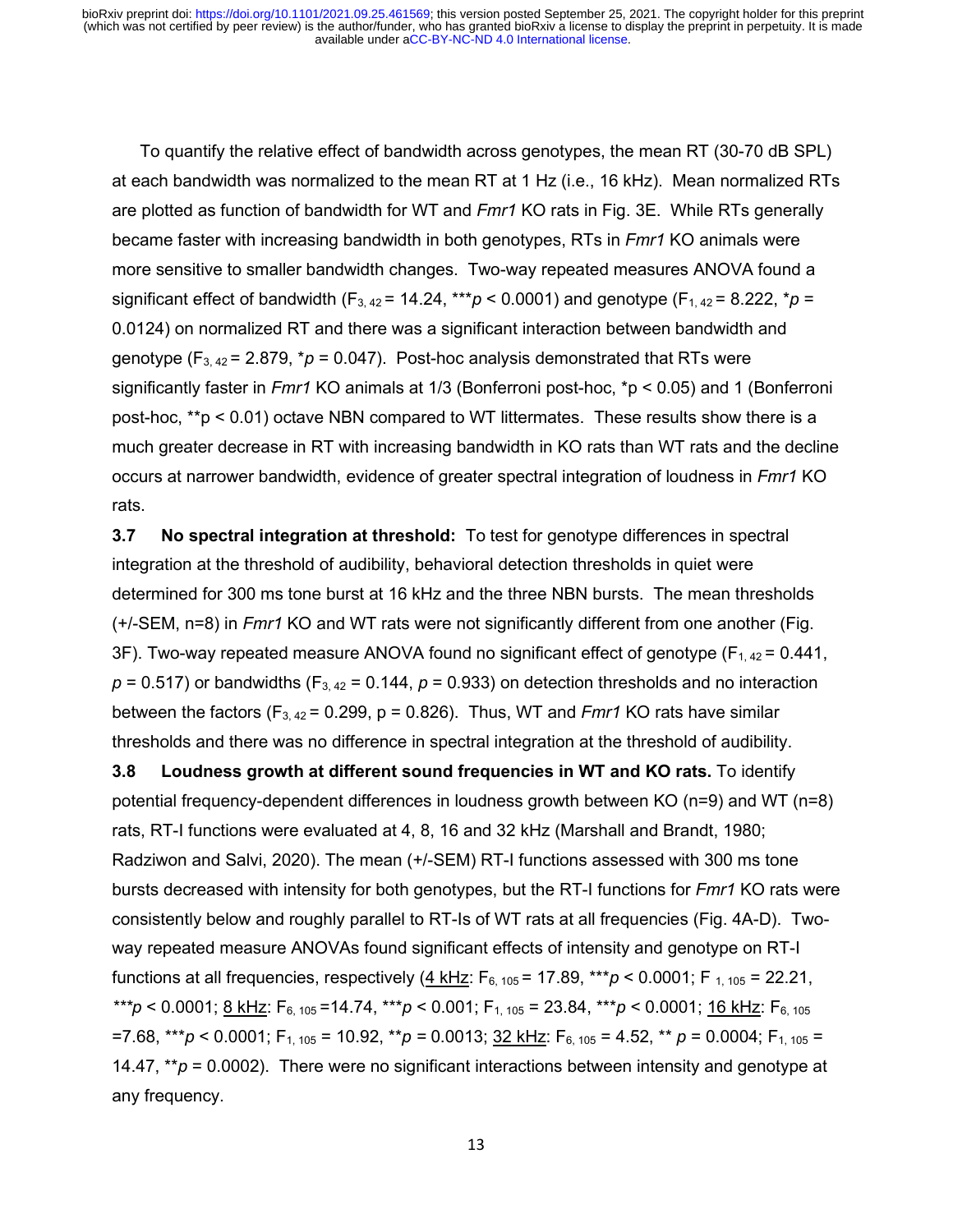To determine if RTs to BBN bursts differed from tone bursts across genotype, mean RTs in WT rats (n=8) and KO rats (n=9) were computed from 30 to 90 dB SPL for BBN bursts (300 ms) and 4, 8, 16 and 32 kHz tone bursts (300 ms) (Fig. 4E). Mean RTs were significantly slower in WT rats than *Fmr1* KO rats across all stimulus conditions (BBN and 4 frequencies), As two-way repeated measures ANOVA found a significant effect of genotype  $(F_{1, 64} = 5.54, *p = 0.0318)$ . However, the effect of stimulus condition ( $F_{4, 64} = 2.18$ ,  $p = 0.081$ ) and interaction of stimulus condition and genotype ( $F_{4, 64}$  = 1.97,  $p$  = 0.109) were not significant. Post-hoc analysis showed that the mean RTs for BBN bursts and 4, 8, 16 and 32 kHz tone bursts did not differ significantly from one another in WT rats. However, in *Fmr1* KO rats, the mean RT for BBN was significantly faster than that mean RTs at 4, 16 and 32 kHz tone bursts (Bonferroni post-hoc, \*\*p < 0.01, \**p* < 0.05); these results provide further evidence for greater spectral integration of loudness in *Fmr1* KO rats.



**Figure 4: Loudness growth at different frequencies in WT and** *Fmr1* **KO rats. (A-D)** Mean  $(+/-SEM)$  reaction time-intensity function in WT (n = 8) and KO (n = 9) rats obtained with 300 ms tone bursts at **(A)** 4 kHz, **(B)** 8 kHz, **(C)** 16 kHz and **(D)** 32 kHz. In both genotypes, RTs varied significantly as a function of sound intensity for all frequencies  $(*** p < 0.0001)$ . RTs were significantly faster in *Fmr1* KO rats than WT rats at 4 kHz (\*\*\**p* < 0.0001), 8 kHz (\*\*\**p* < 0.0001), 16 kHz (\*\**p* = 0.0013) and 32 kHz (\*\*\**p* = 0.0002). **(E)** Mean RTs from 30-90 dB SPL for BBN bursts (300 ms) and 4, 8, 16 and 32 kHz tone bursts (300 ms) in *Fmr1* KO and WT rats. Among WT rats, mean RT for BBN was not significantly different from mean RT for 4, 8, 16 or 32 kHz. Among *Fmr1* KO rats, mean RT for BBN significantly faster than mean RTs at 4 (\*\* p < 0.01), 16 (\*p < 0.05) and 32 kHz (\* p < 0.05). **(F)** Mean (+/-SEM) thresholds at 4, 8, 16 and 32 kHz for WT and *Fmr1* KO rats. Mean thresholds varied significantly with frequency (\*\*\**p*<0.0001), but thresholds not significantly across genotypes at any frequency.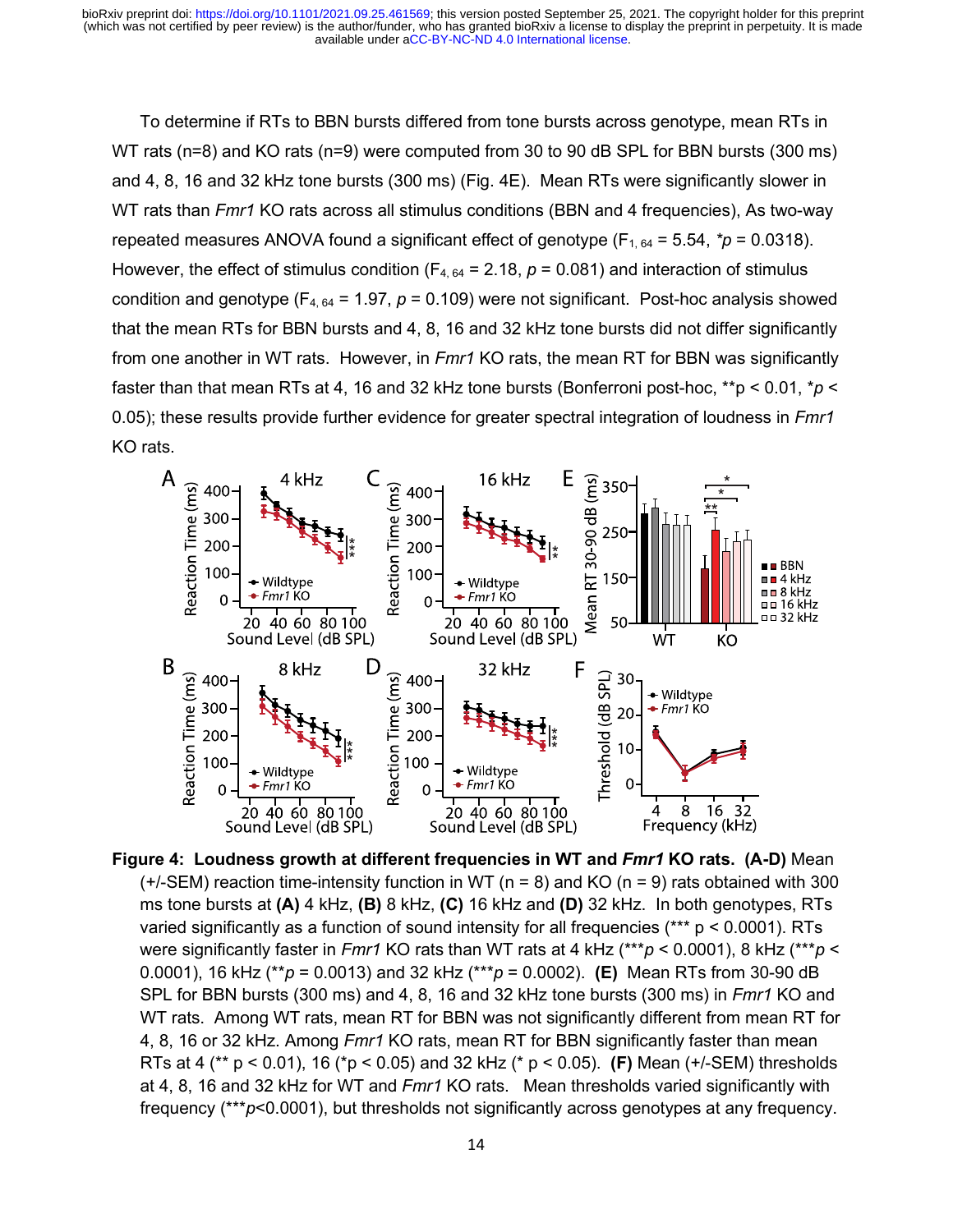#### **3.9 No differences in tone detection thresholds between** *Fmr1* **KO and WT rats:** To

determine if *Fmr1* KO and WT rats have similar pure tone sensitivity, thresholds were assessed at 4, 8, 16 and 32 kHz using tone bursts (300 ms). Mean (+/-SEM) thresholds for KO (n=9) and WT (n=8) were lowest at 8 kHz and increased slightly at higher and lower frequencies. There was a significant main effect of frequency (F<sub>3, 58</sub> = 13.51, *p*<0.0001), but the thresholds for *Fmr1* KO and WT rats were not significantly different ( $F_{1, 58}$  =0.41,  $p = 0.527$ ) and the interaction between genotype and frequency was not significant  $(F_{3.58} = 0.04, p = 0.99)$ . These results indicate that pure tone hearing thresholds are similar in *Fmr1* KO and WT rats.

**3.10 mGlu5 inhibition selectively slows RTs in** *Fmr1* **KO but not WT rats:** We next sought to determine if we could reverse auditory RT differences in *Fmr1* KO animals through pharmacological manipulation. Dysregulated mGlu5 signaling is a core component of FX pathophysiology and mGlu5 inhibitors have been successful at ameliorating many cellular, synaptic, and behavioral phenotypes in FX models (Michalon et al., 2012; Nickols et al., 2016; Ramos-Prats et al., 2019). To determine if mGlu5 inhibition could restore normal loudness perception in *Fmr1* KO rats, we measured RT-I functions in WT and KO rats treated with the specific mGlu5 negative allosteric modulator MTEP at three doses (1, 3 and 10 mg/kg, i.p.). RT-I functions in MTEP treated WT rats (+/-SEM, n=10) were nearly identical to those obtained at baseline or after control treatment with saline at all doses tested (Fig. 5A). Two-way repeated measure ANOVA did reveal a significant effect of treatment  $(F_{4, 216}, *p = 0.025)$  in addition to intensity ( $F_{6, 252}$  = 26.243, \*\* $p = 0.001$ ). However, post-hoc analysis determined that there was no significant difference between RT-I functions obtained following MTEP treatment at any dose compared to baseline or saline control conditions (Bonferroni post hoc, *p* > 0.05). There was a much clearer effect of MTEP treatment on Fmr1 KO rats (n = 12), as MTEP dose-dependently upshifted RT-I functions in these animals. Two-way repeated measure ANOVA revealed a significant effect of intensity ( $F_{6, 288} = 62.114$ , \*\*\**p* < 0.0001) and treatment ( $F_{4, 288} = 13.399$ , \*\*\**p* < 0.0001). Moreover, post-hoc analysis revealed that RTs at nearly every intensity were significantly slower in Fmr1 KO rats following 3 or 10 mg/kg dose of MTEP relative to baseline and saline control conditions (Bonferroni post-hoc, \*p<0.05, \*\*p<0.001, \*\*\*p<0.0001).

To assess genotype differences in MTEP treatment, average RTs were computed for intensities between 30 and 90 dB SPL and the mean values compared across genotype for baseline, saline, and 1, 3 and 10 mg/kg MTEB (Fig. 5C). The average RTs in WT rats were relatively constant across treatments. In contrast, RTs in *Fmr1* KO rats dose-dependently increased with MTEP dose so that there was no significant difference in average RT between WT and KO rats treated with 3 or 10 mg/kg MTEP. Two-way repeated measure ANOVA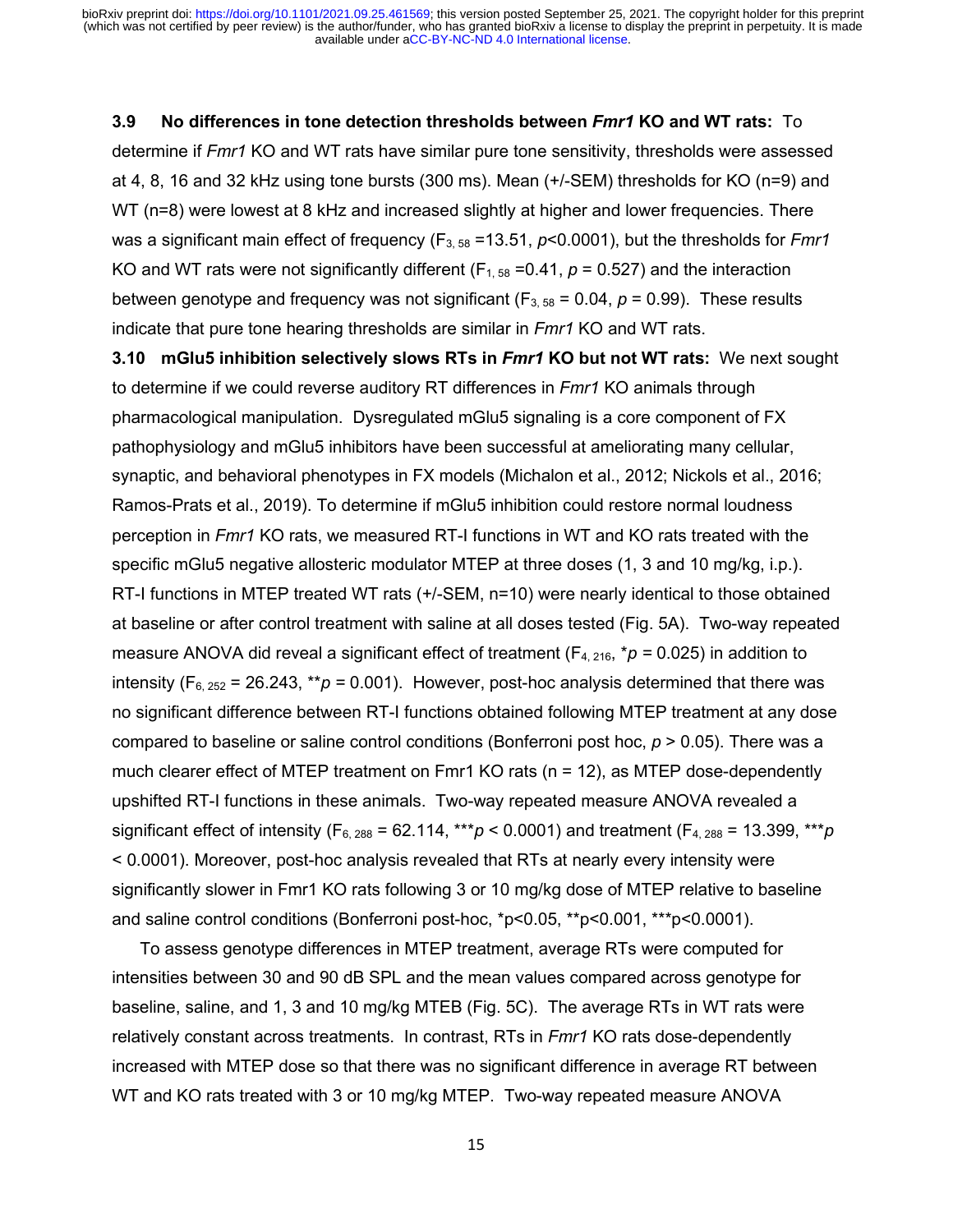revealed a significant effect of genotype  $(F_{1, 84} = 6.64, *p < 0.018)$ , treatment  $(F_{4, 84} = 13.51, **p)$  $<$  0.0001) and a significant genotype x treatment interaction ( $F_{4, 84}$  = 3.98, \*\* $p$  = 0.0052). The average RTs were significantly faster in *Fmr1* KO rats for the baseline, saline control, and 1 mg/kg MTEP conditions (Bonferroni post-hoc, \**p* < 0.05). However, the mean values for WT and KO rats were not significantly from one another for the 3 and 10 mg/kg MTEP treatments, suggestive of normal loudness restoration in *Fmr1* KO rats (Bonferroni post-hoc, *p* > 0.05).



**Figure 5: Inhibition of mGlu5 dose-dependently increases RTs in** *Fmr1* **KO but not WT rats.** (A) Mean (+/-SEM, n = 10) reaction time-intensity (RT-I) functions of WT rats treated with different doses of the selective mGlu5 negative allosteric modulator MTEP or saline versus baseline control. Analysis of the RT-I functions revealed a significant effect of intensity (\*\*\**p* < 0.0001) and treatment (\**p* < 0.025); however, RTs obtained with MTEP treatments were not significant significantly different from baseline or saline control conditions. **(B)** Mean (+/-SEM, n = 12) RT-I functions of *Fmr1* KO rats treated with different doses of MTEP or saline versus baseline control. Analysis of the RT-I functions revealed a significant effect of intensity (\*\*\**p <* 0.0001) and treatment (\*\*\**p* < 0.0001) and RT-I functions were significantly different from baseline and saline control conditions when treated with 3 mg/kg (\*\* p = 0.004) or 10 mg/kg (\*\*\*p < 0.001) MTEP. **(C)** Mean RTs from 30 to 90 dB SPL in WT and *Fmr1* KO rats for baseline, saline, and 1, 3 and 10 mg/kg MTEP conditions. RTs in WT rats were relatively constant across treatments, but became progressively slower in *Fmr1* KO rats with increasing in MTEP doses. RTs significantly faster in *Fmr1* KO rats compared WT rats for the baseline, saline control and 1 mg/kg MTEP conditions (\**p* < 0.05). Mean values for WT and *Fmr1* KO rats were not significantly different from one another for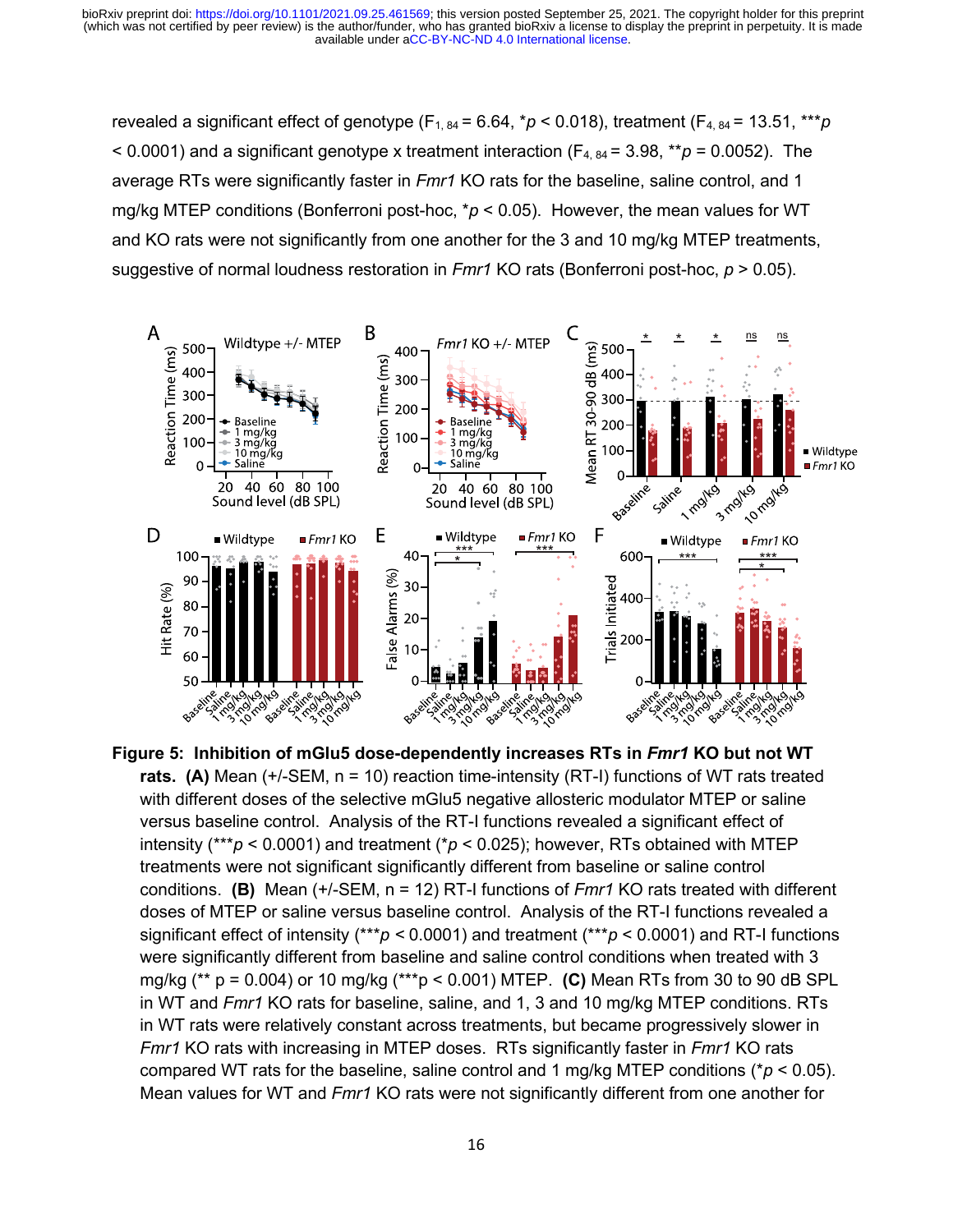the 3 and 10 mg/kg MTEP treatments (*p* > 0.05). **(D)** Mean percent correct responses in WT rats and *Fmr1* KO rats did not differ across experimental conditions in WT rats (*p* = 0.1022). **(E)** Mean percent false alarms in WT rats and *Fmr1* KO rats varied significantly across treatment (\*\*\**p*<0.0001) but there was no significant effect of genotype (*p =* 0.703). False alarm rates were significantly greater with 3 mg/kg (\**p* < 0.05) and 10 mg/kg (\*\*\**p* < 0.001) MTEP treatment in WT animals and were significantly greater in KO animals at 10 mg/kg MTEP treatment (\*\*\**p* < 0.001) compared to baseline. **(F)** Mean trials initiated in WT rats and *Fmr1* KO rats varied significantly across treatment (\*\*\**p*<0.0001) but there was no significant effect of genotype (*p =* 0.8496). Trial number was significantly decreased with 10 mg/kg (\*\*\**p* < 0.001) MTEP treatment in WT animals and was significantly decreased in KO animals with 3 (\**p* < 0.05) and 10 mg/kg MTEP treatment (\*\*\**p* < 0.001) compared to baseline. Bar graphs represent mean data with overlaid scatter plots of data from each individual animal.

To test for non-specific drug effects, mean percent correct responses, mean percent false alarms and mean number of trials were examined for WT and *Fmr1* KO rats for all experimental conditions. Mean percent correct responses in WT rats (Fig. 5D, left panel) and *Fmr1* KO rats (Fig. 5D, right panel) did not differ across experimental conditions in either WT (one-way repeated measure ANOVA;  $F_{4, 36} = 2.060$ ,  $p = 0.1065$ ) or *Fmr1* KO rats (one-way repeated measure ANOVA;  $F_{4,48}$  = 2.050,  $p = 0.1022$ ). However, FA rates dose-dependently increased in both WT (one-way repeated measures ANOVA;  $F_{4,36}$  = 12.44,  $***p$  < 0.0001) and *Fmr1* KO (one-way repeated measures ANOVA; F 4, 36 = 11.07, \*\*\**p* < 0.0001) (Fig 5E). In both genotypes, FA rate was significantly higher following 3 mg/kg and 10 mg/kg MTEP conditions than in the baseline and/or saline control conditions (Bonferroni post hoc \**p* < 0.05, \*\*p < 0.001, \*\*\*p < 0.0001). Mean number of trials per session also decreased at higher doses of MTEP in both WT (one-way repeated measures ANOVA;  $F_{4,36}$  = 12.04,  $***p$  < 0.0001) and *Fmr1* KO rats (one-way repeated measures ANOVA;  $F_{4,48} = 24.64$ ,  $***p < 0.0001$ ) (Fig 5F). Both WT and *Fmr1* KO animals initiated significantly less trials following 10 mg/kg MTEP compared to baseline and saline control treatment (Bonferroni post hoc \**p* < 0.05, \*\*p < 0.001, \*\*\*p < 0.0001). While MTEP treatment affected trial initiation and FA rate equally in WT and KO animals, RTs were only affected in *Fmr1* KO rats, suggesting that the reversal of RT difference was not due to non-specific drug effects. While these results indicate that mGlu5 inhibition can reverse loudness disturbances in *Fmr1* KO rats, they also suggest that this treatment is associated with dose-limiting side effects that affected both genotypes equally.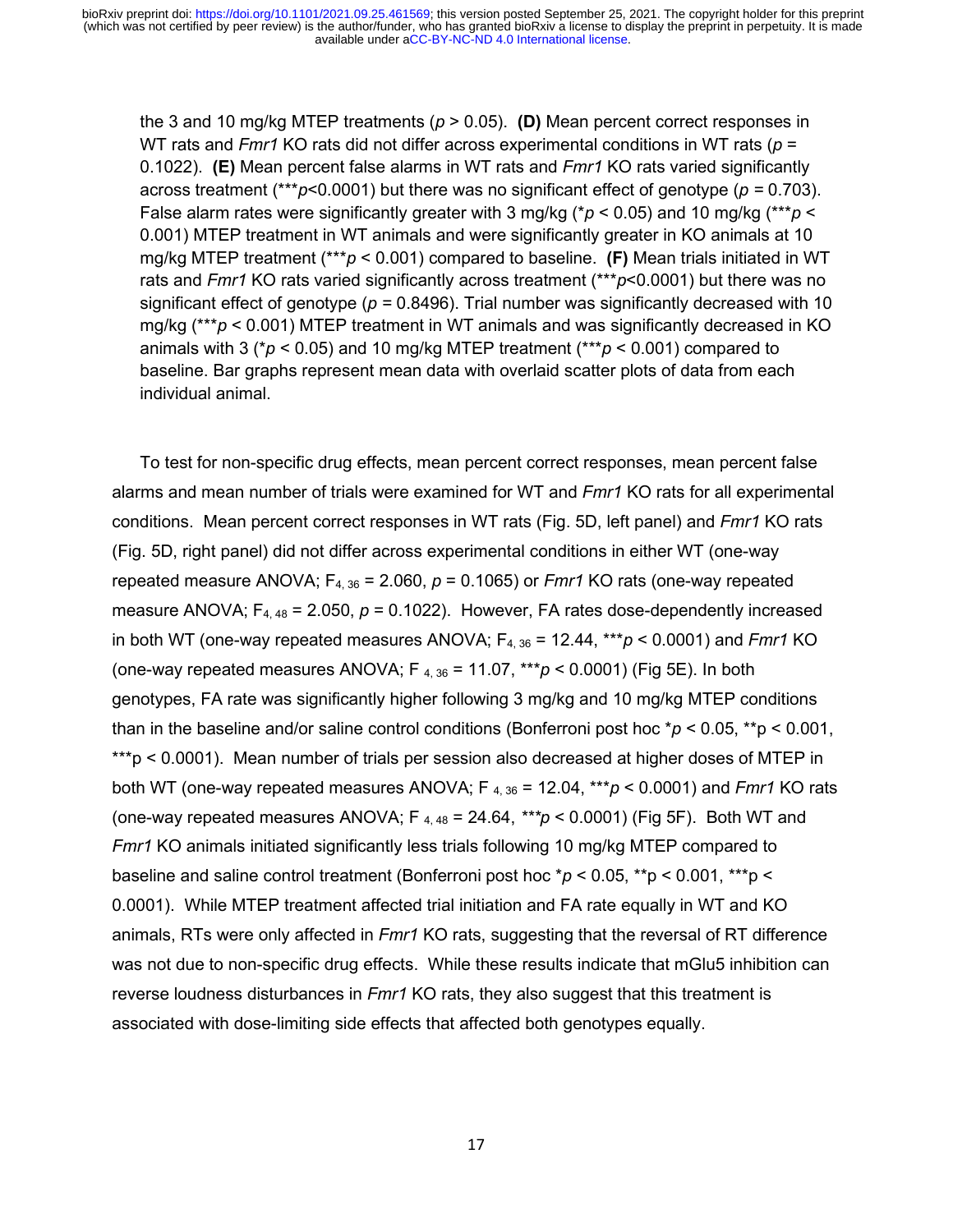#### **4 Discussion:**

Here we used a perceptual decision-making task to perform a detailed characterization of sound intensity processing and loudness perception in a *Fmr1* KO rat model of FX. *Fmr1* KO animals learned the Go/No-go sound detection task at the same rate as WT counterparts and reached similar peak performance (Fig 1A-F). Despite similar sound detection levels, *Fmr1* KO rats responded with significantly faster RTs to stimuli across a wide-range of intensities, indicative of loudness hyperacusis (Fig 1G-H). To gain insights into the nature of this perceptual disturbance, we evaluated how auditory thresholds and suprathreshold RT-intensity functions were affected by sound duration, frequency and stimulus bandwidth in *Fmr1* KO and WT littermates. *Fmr1* KO animals exhibited impaired temporal integration of loudness when stimulus duration was increased (Fig 2), but enhanced spectral integration of loudness as bandwidth increased (Fig 3, 4). Importantly, we demonstrated the loudness hyperacusis in *Fmr1* KO rats could be normalized by mGlu5 antagonism, demonstrating that this auditory perceptual phenotype is related to a core molecular pathology of the disorder (Fig 5). However, the dose of MTEP that normalized loudness perception in *Fmr1* KO rats also had mild effects on task performance in both WT and KO rats, indicating the potential for dose-limited side effects of broad-spectrum mGlu5 inhibitors. Our results provide the first detailed behavioral characterization of a debilitating auditory phenotype (loudness hyperacusis) in an animal model of FX. These quantitative and clinically translatable behavioral assays provide researchers with a powerful experimental tool that can be used to identify effective therapies to treat one of the major sensory disabilities associated with FX and ASD.

**4.1 Abnormal loudness perception in FX and ASD:** Decreased sound tolerance is a common feature of FX and ASD, with prevalence rates between 75 and 85% (Williams et al., 2021b). The specific perceptual attributes underlying these sound tolerance disturbances remain unclear, however, and could reflect disruptions to low-level sound processing, an altered ability to gate sensory input, and/or aberrant emotional responses to auditory stimuli (Williams et al., 2021a). While recent EEG studies in FX individuals and *Fmr1* KO mice have found neurophysiological evidence for low-level sound processing deficits, including increased magnitude of sound-evoked responses (Ethridge et al., 2016; Lovelace et al., 2018), auditory perceptual deficits in FX have not been well-characterized. Here, we found that auditory RTs decreased with intensity in both *Fmr1* KO and WT rats, but that RTs were consistently faster in *Fmr1* KO rats than WT littermates. The relationship between RT and intensity have been well documented in psychoacoustic studies (Lauer and Dooling, 2007; Marshall and Brandt, 1980; May et al., 2009) with RT-I functions being tightly correlated with loudness growth functions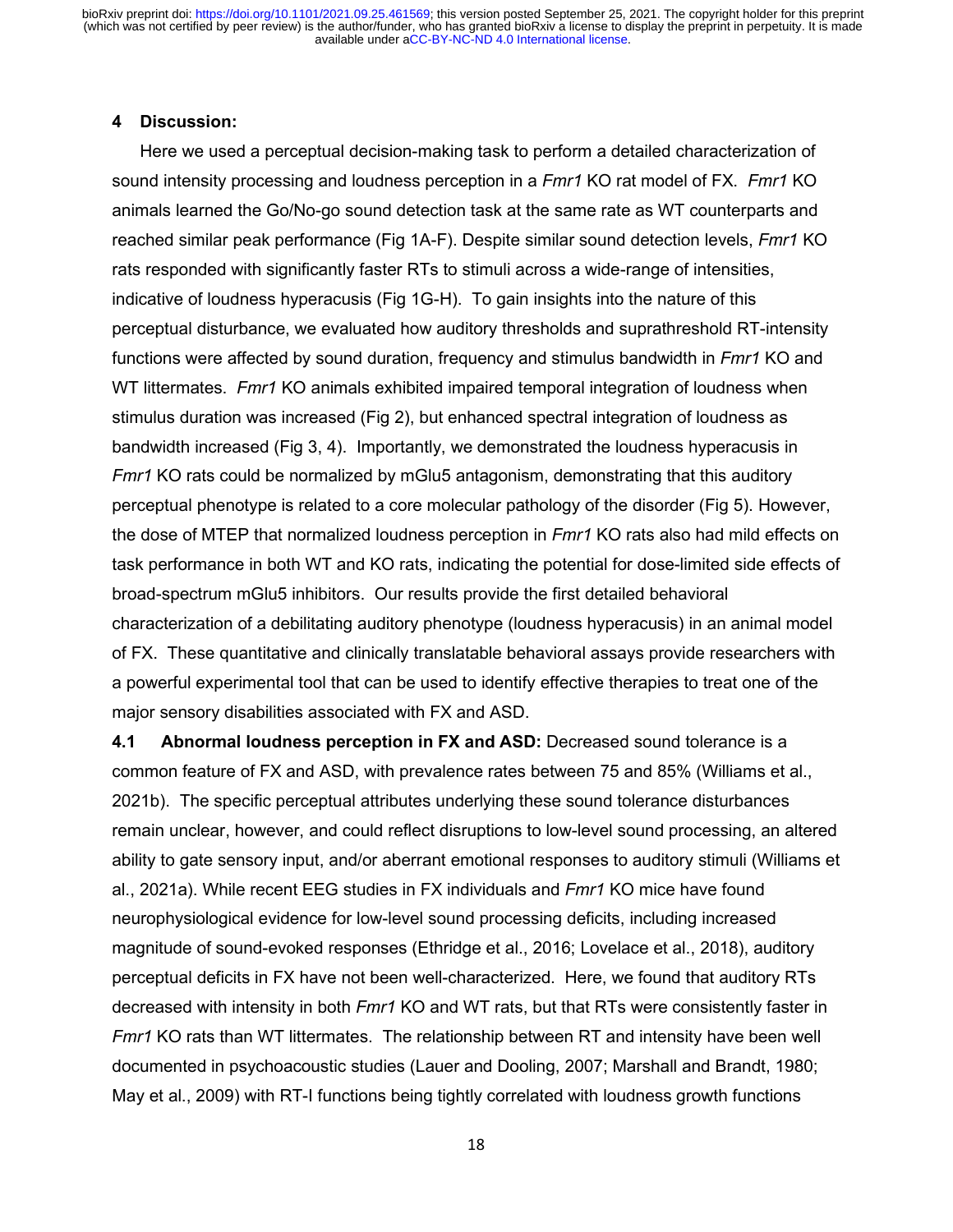(Marshall and Brandt, 1980; Schlittenlacher et al., 2014; Wagner et al., 2004). These results therefore suggest that suprathreshold sounds are perceived as louder in *Fmr1* KO rats than WT littermates, indicative of loudness hyperacusis (Lauer and Dooling, 2007; Tyler et al., 2014). Because RTs in *Fmr1* KO and WT rats did not differ at low-intensities near threshold, faster RTs in *Fmr1* KO at suprathreshold intensities likely reflect aberrant loudness processing in rather than motor differences. These findings are consistent with previous studies showing lower loudness discomfort levels and steeper loudness growth functions among individuals with ASD (Demopoulos and Lewine, 2016; Khalfa et al., 2004; Rosenhall et al., 1999; Steigner and Ruhlin, 2014). Thus, sound tolerance issues in FX may be due in part to increased loudness perception.

**4.2 Aberrant temporal and spectral integration of loudness:** Loudness increases with stimulus duration out to ~300 ms (Zwislocki, 1969). In WT rats, temporal integration of loudness was expressed as a systematic decrease in RT from 50 to 300 ms (Fig 2A), consistent with previous results (Radziwon and Salvi, 2020). RTs in *Fmr1* KO rats, however, exhibited minimal RT changes as stimulus duration increased (Fig 2B). Thus, loudness processing is not only disrupted in the intensity domain, but also in the temporal domain. However, temporal integration was clearly present at low intensities near the threshold of audibility in *Fmr1* KO rats (Fig 2D), suggesting that the mechanisms responsible for temporal integration near threshold are different from those mediating temporal summation of loudness. Consistent with this notion, in humans with cochlear hearing loss, temporal summation of loudness remains relatively normal (Buus et al., 1999; Pedersen and Poulsen, 1973) whereas temporal integration at the threshold is significantly reduced (Hall and Fernandes, 1983; Plack and Skeels, 2007).

Loudness remains constant as long as the energy in the stimulus is within the critical band, but increases at wider bandwidths (Scharf, 1978; Zwicker et al., 1957). In WT rats, our RT measure of loudness decreased for bandwidths > 1 octave suggesting a critical bandwidth between 1/3 to 1 octave (Fig. 3E). A significant decrease in RTs was already evident at 1/3 octave in *Fmr1* KO rats signifying that the critical bandwidth was <1/3 octave in these animals (Fig 3E). Because the critical band is narrower in *Fmr1* KO rats than WT rats, BBN would be perceived as louder in *Fmr1* rats. This would also explain why RTs are so much faster for BBN than for tone bursts in *Fmr1* rats (Fig 4E). The difference between *Fmr1* KO and WT rats for spectral integration of loudness is unlikely due to cochlear dysfunction because *Fmr1* KO rats have normal hearing thresholds and because cochlear hearing loss leads to a broadening of the critical band rather than a narrowing (Zwicker et al., 1957). Thus, enhanced spectral integration and diminished temporal summation of loudness in *Fmr1* rats are likely to be central rather than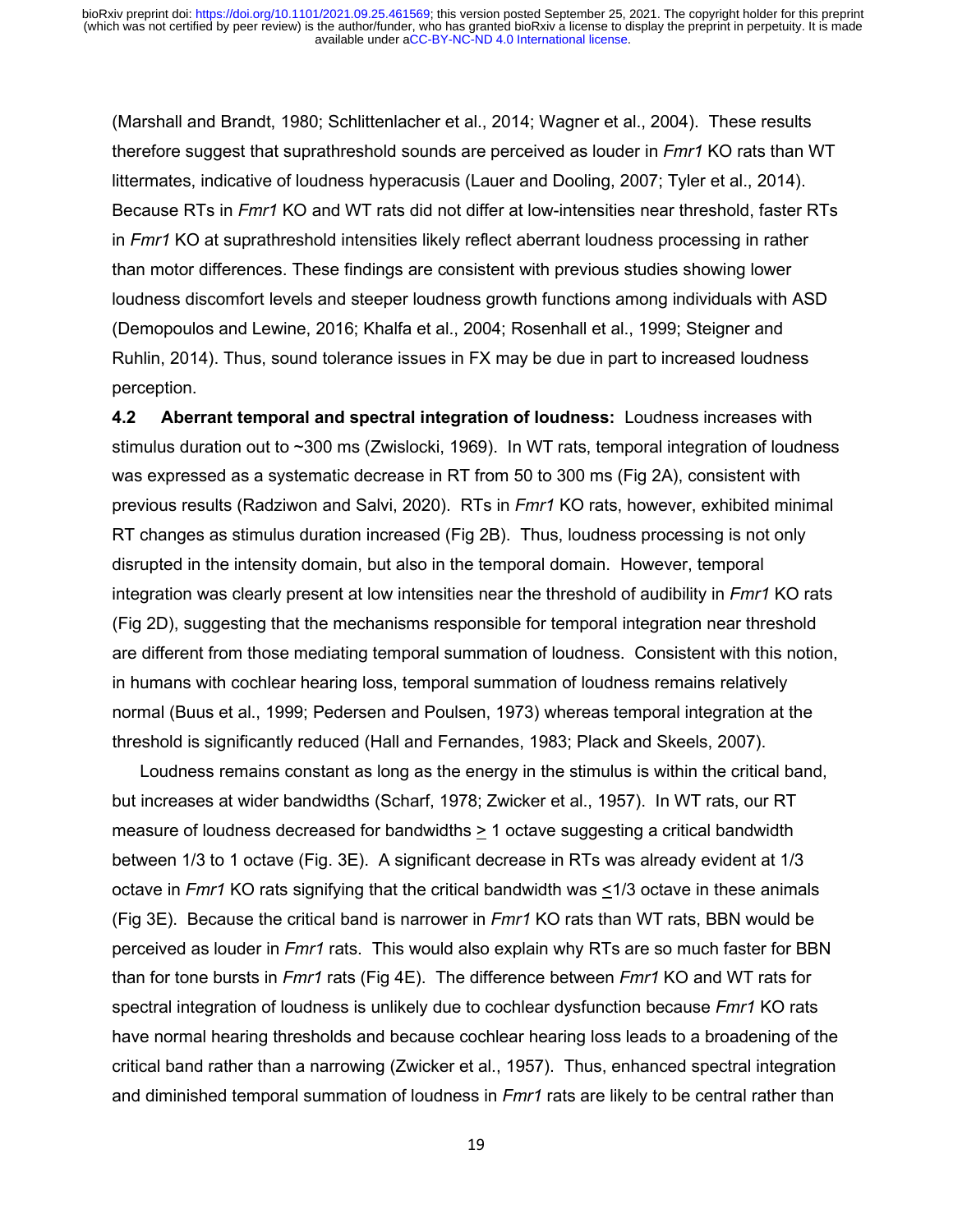cochlear in origin, potentially due to imbalances in the magnitude, timing and spectral integration of excitatory and inhibitory inputs to central auditory neurons (Isaacson and Scanziani, 2011; Wehr and Zador, 2003). These rudimentary perceptual changes are not only clinically-relevant phenotypes that can be used to uncover potentially generalizable pathophysiological mechanisms and treatment strategies for FX, but they are also likely to be directly related to more complex phenotypes in FX and ASD, such as impaired language processing and communication.

**4.3 Using RT-I functions as a drug-discovery and clinical outcome measure:** FX has been a bellwether for illustrating the potential and pitfalls of translating pre-clinical findings into treatments for neurodevelopmental disorders (Berry-Kravis et al., 2017; Leigh et al., 2013; Nickols and Conn, 2014). Despite tremendous insight into the pathophysiological mechanisms of FX from animal models, clinical trials targeting identified molecular disturbances in FX have been disappointing to date (Berry-Kravis et al., 2018). For instance, the mGluR theory of FX has been the most influential model for understanding FX pathophysiology (Bear et al., 2004), positing that loss of FMRP leads to exaggerated protein synthesis linked of mGlu5 activation, resulting in altered synaptic function that is the root cause of cognitive impairment in FX (Bear et al., 2008; Bhakar et al., 2012). Decreasing mGlu5 activity has indeed been successful at reversing numerous phenotypes in animal models of FX (Dolen et al., 2007; Michalon et al., 2012). Despite this preclinical success, recent large-scale clinical trials targeting this receptor have been largely disappointing (Berry-Kravis et al., 2016). Some of these clinical translation difficulties are due to the fact that broad-spectrum mGlu5 antagonists are associated with doselimiting side effects and drug-dependent tolerance (Berry-Kravis et al., 2018; Erickson et al., 2017). A better understanding of how mGluRs couple to FMRP-regulated protein synthesis might circumvent some of these issues by allowing for the development of pharmacotherapies that specially target signaling cascades thought to be involved in FX pathogenesis while leaving other signaling arms, which may produce side effects, unaffected (McCamphill et al., 2020; Stoppel et al., 2017). However, another key factor complicating the translation of apparently effective therapies in animal models into the clinic is that many animal phenotypes do not have equivalent correlates in humans, limiting their translational value (Berry-Kravis et al., 2018). The RT-I functions used in our study to assess loudness growth and hyperacusis have been carefully validated in human psychophysical studies (Lauer and Dooling, 2007; Marshall and Brandt, 1980). RT-I functions may thus provide researcher with a relatively simple, quantitative, and robust behavioral read-out for investigating auditory processing deficits in FX, which is a common and clinically important sensory phenotype that affects up to 85% of individuals with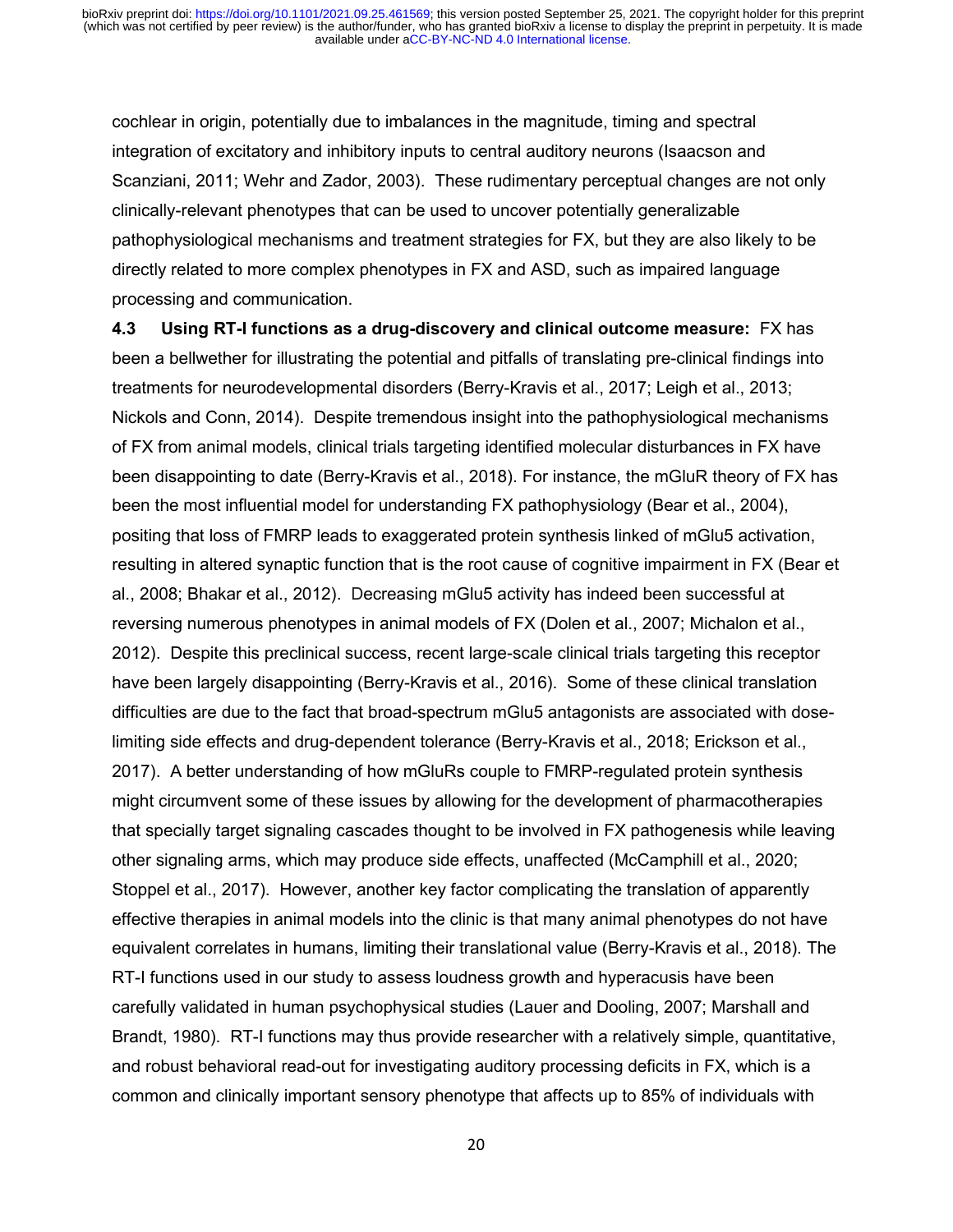FX and ASD (Danesh et al., 2015; McCullagh et al., 2020; Williams et al., 2021b). Preclinical pharmacological studies in *Fmr1* KO rats can be used to carry out dose-response studies with prospective therapeutic compounds to test their effectiveness in reversing loudness disruptions and to identify non-specific side effects. Successful preclinical studies would be directly translatable to human studies aimed at suppressing loudness hyperacusis and possibly other sensory hypersensitivity disorders associated with FX and ASD, as well as other clinical disorders with high prevalence of hyperacusis such as Williams syndrome and fibromyalgia (Miani et al., 2001; Suhnan et al., 2017; Zarchi et al., 2015). To this end, we attempted to validate RT-I functions as a tool for screening drug therapies by determining the effect of mGlu5 inhibitors on RT differences in FX animals.

We found that MTEP, a selective mGluR5 negative allosteric modulator, dose-dependently normalized RT-I functions in *Fmr1* KO rats (Fig 5). Our results are therefore consistent with previous studies showing that mGlu5 inhibition reverses other auditory phenotypes, such as increased propensity for audiogenic seizures and altered acoustic startle response (Yan et al., 2005). However, our operant behavioral task also has several key features, such as selfinitiated trials and no stimulus catch trials, that allowed us to monitory non-specific side effects of mGlu5 inhibition. Although MTEP normalized RT-I functions in *Fmr1* KO rats, it also affected other behavioral metrics in both WT and KO animals, including a modest dose-dependent decrease in total trials initiated, suggestive of decreased motivation or appetite, and a dosedependent increase in FA rates, suggestive of increased impulsivity or decreased attention. It is unlikely that MTEP-dependent changes to RT in FX animals were a byproduct of these changes in task performance, as RT was only affected in *Fmr1* KO rat but not WT littermates, whereas trial number and FA rate were equal affected in both genotypes (Fig 5). However, these side effects begin to appear at the same doses where the beneficial effects on RT are observed, indicating that broad spectrum mGluR5 antagonists may have a very narrow therapeutic range, limiting their clinical efficacy. These results demonstrate the utility of this task design in terms of screening pharmacotherapies for auditory phenotypes and identifying potential side-effects. Future studies can use this paradigm to optimize dosing structure, assess long-term tolerance development, and examine other potential therapies for FX and ASD. Importantly, we have shown that RT-I functions remain stable over several months (Radziwon and Salvi, 2020), suggesting this approach can be used for longitudinal studies.

**4.5 Conclusion:** Using RT-I functions to quantify loudness growth, we show for the first time that male *Fmr1* rats, in comparison to their WT littermates, show robust evidence of loudness hyperacusis to a variety of acoustic stimuli. Loudness hyperacusis in *Fmr1* KO rats was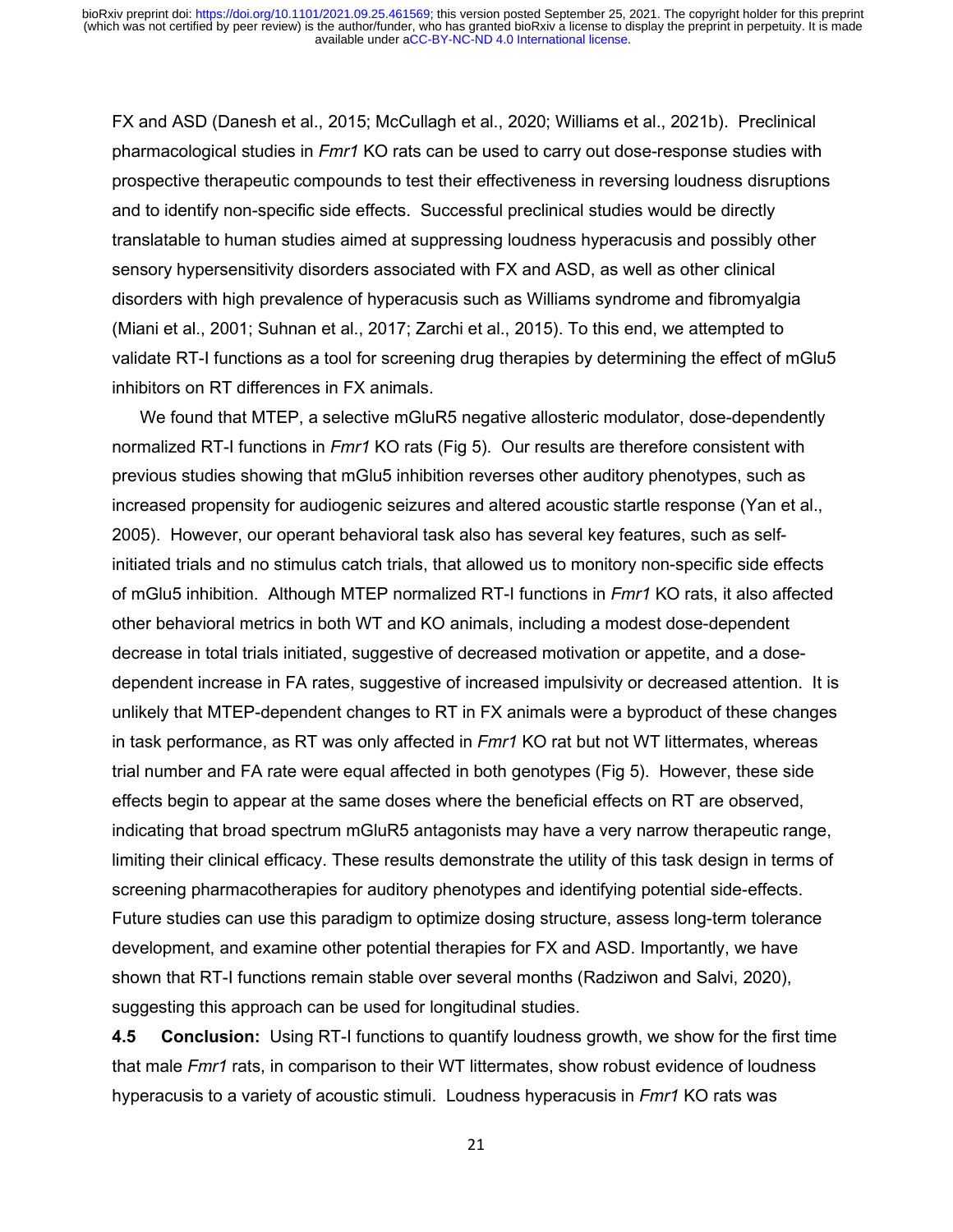accompanied by enhanced spectral integration of loudness and deficient temporal summation of loudness as suprathreshold intensities. *Frm1* KO rats had normal hearing thresholds and exhibited normal temporal integration at the threshold of audibility, perceptual characteristics compatible with normal cochlear function, but suggestive of central auditory processing deficits possibly mediated by an imbalance between excitation and inhibition. MTEP, an mGluR5 negative allosteric modulator, dose-dependently restored normal loudness growth in *Fmr1* KO rats but had no effect on RT-I measures of loudness growth in WT littermates. Behavioral RT-I measures of loudness growth thus represent a powerful tool for characterizing various dimensions of aberrant auditory processing in FX and ASD and can be used for preclinical screening of pharmacotherapies to treat loudness intolerance disorders and identifying potential side effects.

**Acknowledgements:** This research was supported in part by grants from NIH (RS: R21DC017813; BDA: F32DC015160, K01DC018310), The Simons Foundation for Autism Research Initiative (RS), and a NARSAD Young Investigator Award (BDA).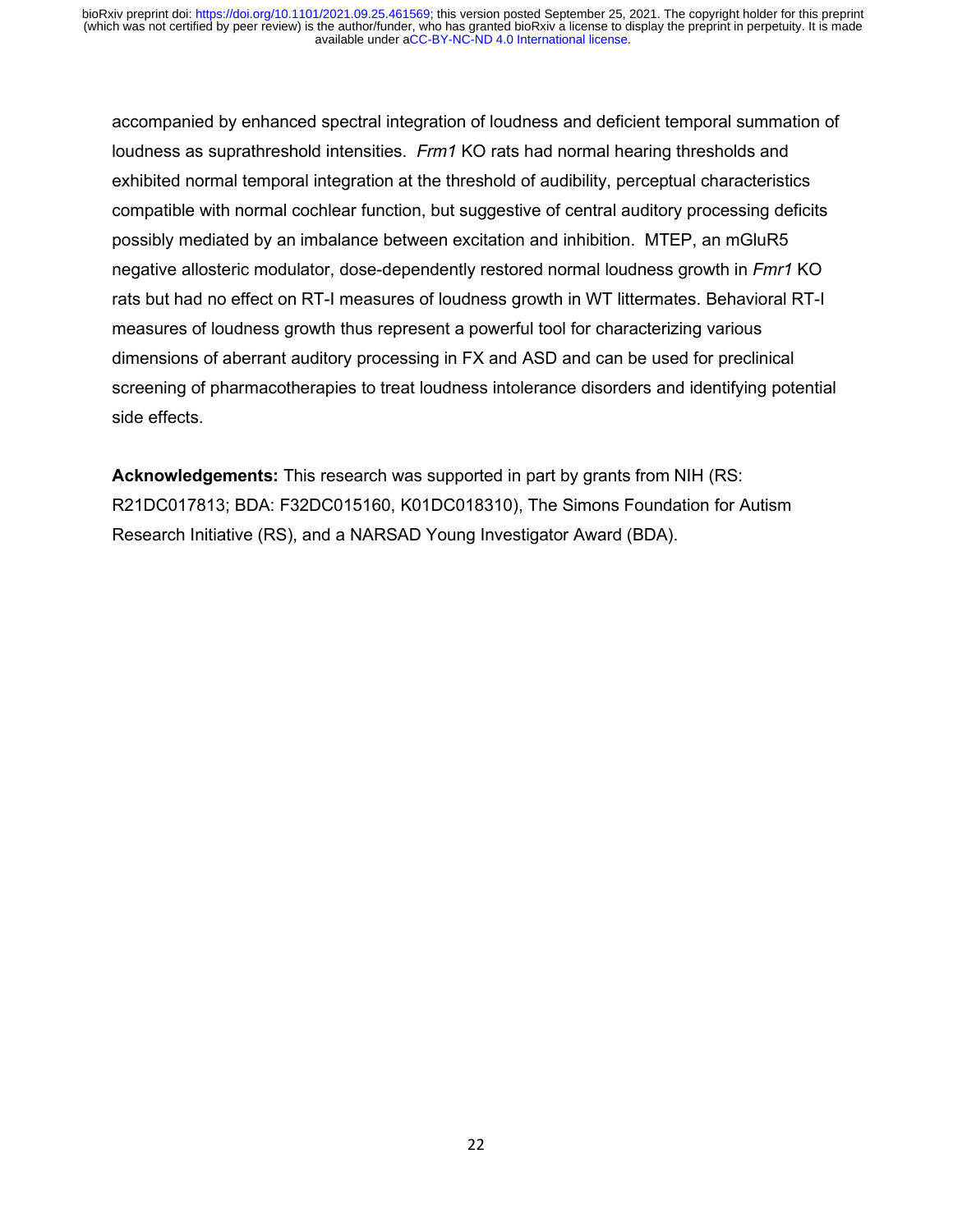# **References**

- Anagnostou, E., 2018. Clinical trials in autism spectrum disorder: evidence, challenges and future directions. Curr Opin Neurol. 31**,** 119-125.
- Auerbach, B. D., et al., 2019. Testing the Central Gain Model: Loudness Growth Correlates with Central Auditory Gain Enhancement in a Rodent Model of Hyperacusis. Neuroscience. 407**,** 93-107.
- Bear, M. F., et al., 2008. Fragile X: translation in action. Neuropsychopharmacology. 33**,** 84-7.
- Bear, M. F., et al., 2004. The mGluR theory of fragile X mental retardation. Trends Neurosci. 27**,** 370-7.
- Berry-Kravis, E., 2014. Mechanism-based treatments in neurodevelopmental disorders: fragile X syndrome. Pediatr Neurol. 50**,** 297-302.

Berry-Kravis, E., et al., 2016. Mavoglurant in fragile X syndrome: Results of two randomized, double-blind, placebo-controlled trials. Sci Transl Med. 8**,** 321ra5.

- Berry-Kravis, E., et al., 2017. Arbaclofen in fragile X syndrome: results of phase 3 trials. J Neurodev Disord. 9**,** 3.
- Berry-Kravis, E. M., et al., 2018. Drug development for neurodevelopmental disorders: lessons learned from fragile X syndrome. Nat Rev Drug Discov. 17**,** 280-299.
- Bhakar, A. L., et al., 2012. The pathophysiology of fragile X (and what it teaches us about synapses). Annu Rev Neurosci. 35**,** 417-43.
- Buus, S., et al., 1997. Temporal integration of loudness, loudness discrimination, and the form of the loudness function. J Acoust Soc Am. 101**,** 669-80.
- Buus, S., et al., 1999. Temporal integration of loudness in listeners with hearing losses of primarily cochlear origin. J Acoust Soc Am. 105**,** 3464-80.
- Cacace, A. T., Margolis, R. H., 1985. On the loudness of complex stimuli and its relationship to cochlear excitation. J Acoust Soc Am. 78**,** 1568-73.
- Danesh, A. A., et al., 2015. Tinnitus and hyperacusis in autism spectrum disorders with emphasis on high functioning individuals diagnosed with Asperger's Syndrome. Int J Pediatr Otorhinolaryngol. 79**,** 1683-8.
- de la Torre-Ubieta, L., et al., 2016. Advancing the understanding of autism disease mechanisms through genetics. Nat Med. 22**,** 345-61.
- Demopoulos, C., Lewine, J. D., 2016. Audiometric Profiles in Autism Spectrum Disorders: Does Subclinical Hearing Loss Impact Communication? Autism Res. 9**,** 107-20.
- Doan, R. N., et al., 2019. Recessive gene disruptions in autism spectrum disorder. Nat Genet. 51**,** 1092-1098.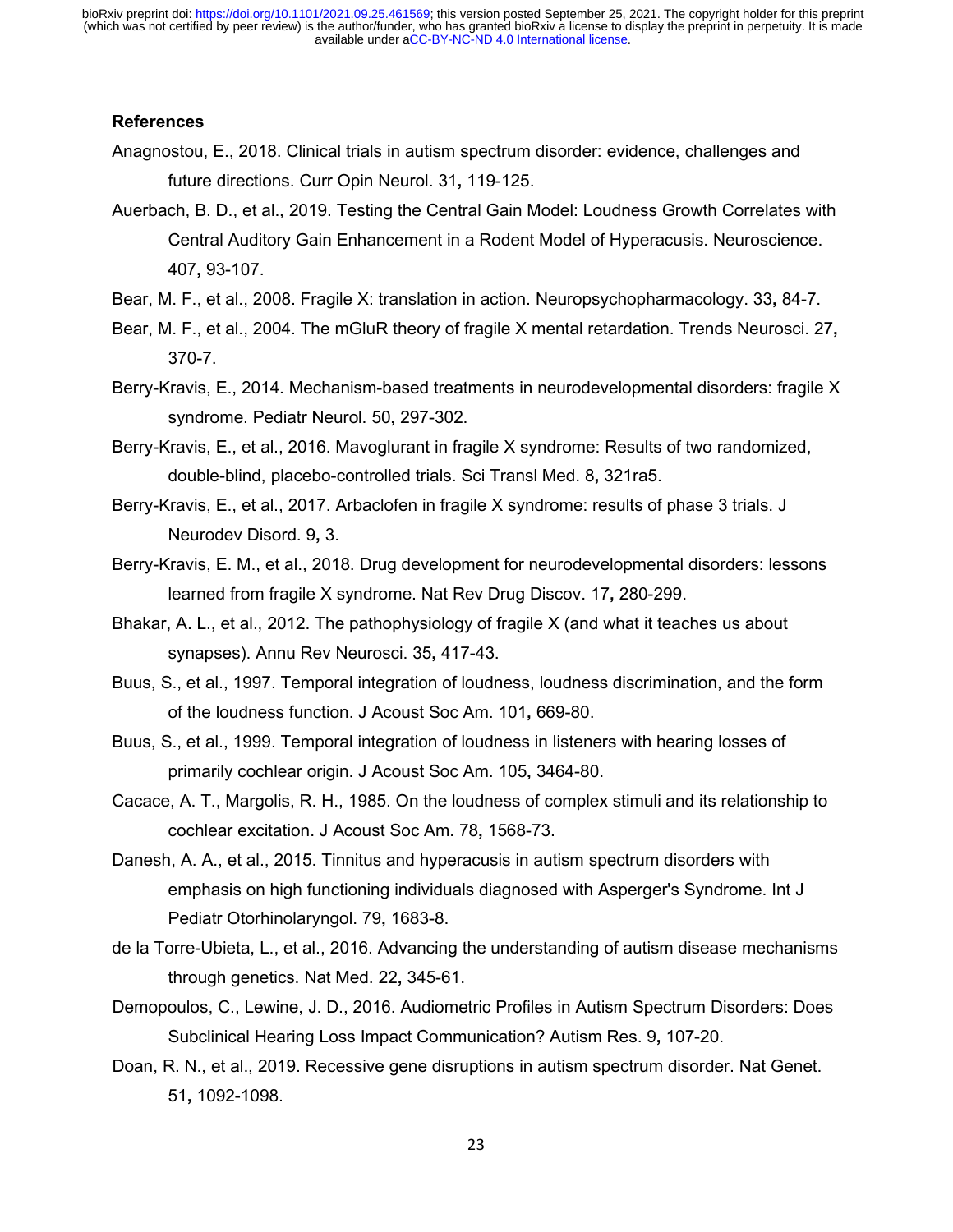Dolen, G., et al., 2007. Correction of fragile X syndrome in mice. Neuron. 56**,** 955-62.

- Erickson, C. A., et al., 2017. Fragile X targeted pharmacotherapy: lessons learned and future directions. J Neurodev Disord. 9**,** 7.
- Ethridge, L. E., et al., 2016. Reduced habituation of auditory evoked potentials indicate cortical hyper-excitability in Fragile X Syndrome. Transl Psychiatry. 6**,** e787.
- Florentine, M., et al., 1998. Temporal integration of loudness under partial masking. J Acoust Soc Am. 104**,** 999-1007.
- Golden, C. E. M., et al., 2019. Deletion of the KH1 Domain of Fmr1 Leads to Transcriptional Alterations and Attentional Deficits in Rats. Cereb Cortex. 29**,** 2228-2244.
- Gomes, E., et al., 2008. Auditory hypersensitivity in the autistic spectrum disorder. Pro Fono. 20**,** 279-84.
- Green, S., 1975. Auditory sensitivity and equal loudness in the squirrel monkey (Saimiri sciureus). J Exp Anal Behav. 23**,** 255-64.
- Hagerman, R. J., et al., 2017. Fragile X syndrome. Nature Reviews Disease Primers. 3**,** 17065.
- Hall, J. W., Fernandes, M. A., 1983. Temporal integration, frequency resolution, and offfrequency listening in normal-hearing and cochlear-impaired listeners. J Acoust Soc Am. 74**,** 1172-7.
- Hamilton, S. M., et al., 2014. Fmr1 and Nlgn3 knockout rats: novel tools for investigating autism spectrum disorders. Behav Neurosci. 128**,** 103-9.
- Isaacson, J. S., Scanziani, M., 2011. How inhibition shapes cortical activity. Neuron. 72**,** 231-43.
- Khalfa, S., et al., 2004. Increased perception of loudness in autism. Hear Res. 198**,** 87-92.
- Krueger, D. D., Bear, M. F., 2011. Toward fulfilling the promise of molecular medicine in fragile X syndrome. Annu Rev Med. 62**,** 411-29.
- Lauer, A., Dooling, R., 2007. Evidence of hyperacusis in canaries with permanent hereditary high-frequency hearing loss. Sem. Hear. 28**,** 319-326.
- Leigh, M. J., et al., 2013. A randomized double-blind, placebo-controlled trial of minocycline in children and adolescents with fragile x syndrome. J Dev Behav Pediatr. 34**,** 147-55.
- Lovelace, J. W., et al., 2018. Translation-relevant EEG phenotypes in a mouse model of Fragile X Syndrome. Neurobiol Dis. 115**,** 39-48.
- Marshall, L., Brandt, J. F., 1980. The relationship between loudness and reaction time in normal hearing listeners. Acta Otolaryngol. 90**,** 244-9.
- May, B. J., et al., 2009. Loudness perception in the domestic cat: reaction time estimates of equal loudness contours and recruitment effects. J Assoc Res Otolaryngol. 10**,** 295-308.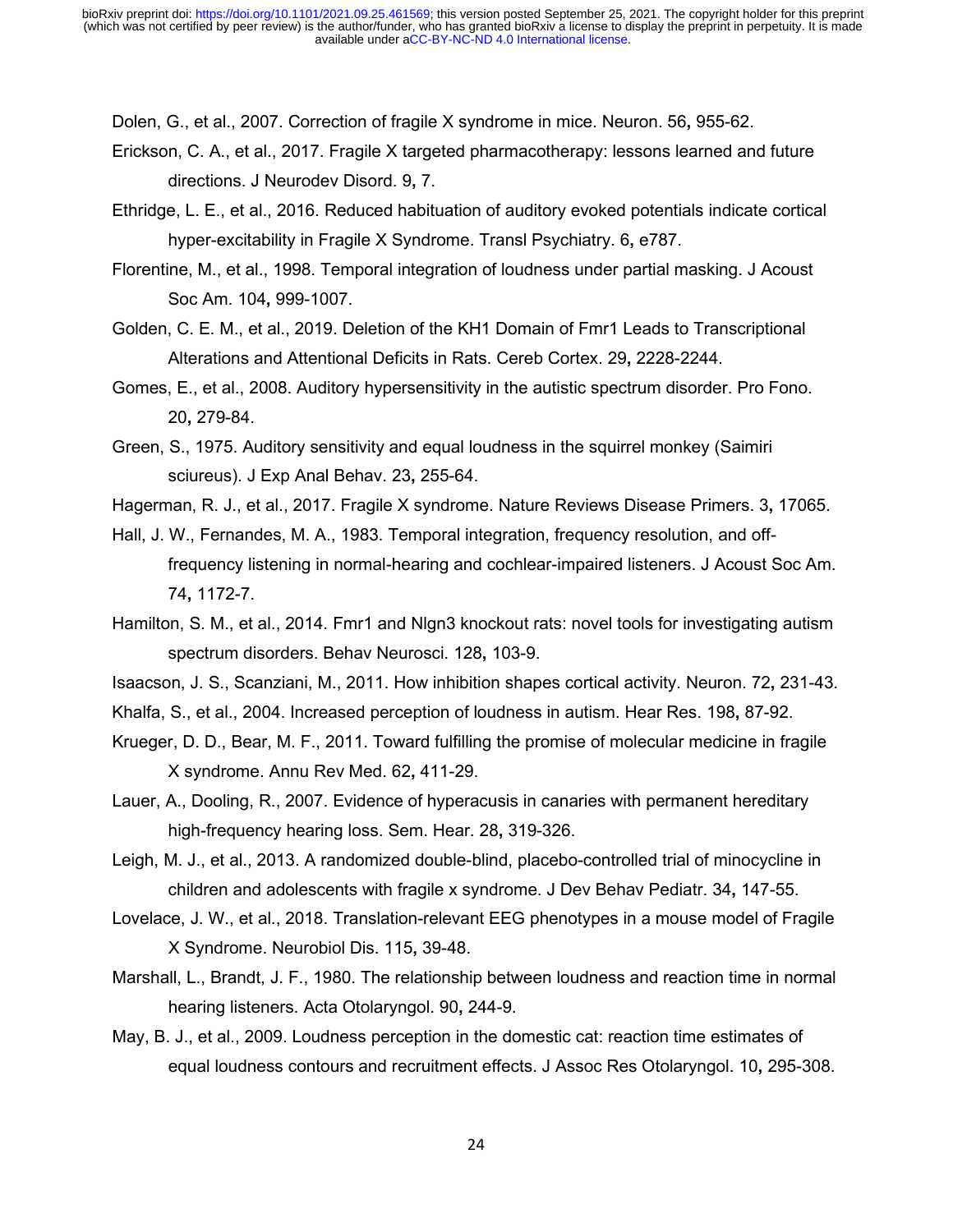- McCamphill, P. K., et al., 2020. Selective inhibition of glycogen synthase kinase 3alpha corrects pathophysiology in a mouse model of fragile X syndrome. Sci Transl Med. 12.
- McCullagh, E. A., et al., 2020. Mechanisms underlying auditory processing deficits in Fragile X syndrome. FASEB J. 34**,** 3501-3518.
- Melara, R. D., Marks, L. E., 1990. Interaction among auditory dimensions: timbre, pitch, and loudness. Percept Psychophys. 48**,** 169-78.
- Miani, C., et al., 2001. Treatment of hyperacusis in Williams syndrome with bilateral conductive hearing loss. Eur Arch Otorhinolaryngol. 258**,** 341-4.
- Michalon, A., et al., 2012. Chronic pharmacological mGlu5 inhibition corrects fragile X in adult mice. Neuron. 74**,** 49-56.
- Moody, D. B., 1973. Behavioral studies of noise-induced hearing loss in primates: loudness recruitment. Adv Otorhinolaryngol. 20**,** 82-101.
- Moy, S. S., Nadler, J. J., 2008. Advances in behavioral genetics: mouse models of autism. Mol Psychiatry. 13**,** 4-26.
- Nickols, H. H., Conn, P. J., 2014. Development of allosteric modulators of GPCRs for treatment of CNS disorders. Neurobiol Dis. 61**,** 55-71.
- Nickols, H. H., et al., 2016. VU0477573: Partial Negative Allosteric Modulator of the Subtype 5 Metabotropic Glutamate Receptor with In Vivo Efficacy. J Pharmacol Exp Ther. 356**,** 123-36.
- Pedersen, C. B., Poulsen, T., 1973. Loudness of brief tones in hearing-impaired ears. Temporal integration of acoustic energy at suprathreshold levels in patients with presbyacusis. Acta Otolaryngol (Stockh). 76**,** 402-9.
- Pedersen, C. B., Salomon, G., 1977. Temporal integration of acoustic energy. Acta Otolaryngol. 83**,** 417-23.
- Pilc, A., et al., 2002. Multiple MPEP administrations evoke anxiolytic- and antidepressant-like effects in rats. Neuropharmacology. 43**,** 181-7.
- Plack, C. J., Skeels, V., 2007. Temporal integration and compression near absolute threshold in normal and impaired ears. J Acoust Soc Am. 122**,** 2236-44.
- Radziwon, K., et al., 2019. Noise-Induced loudness recruitment and hyperacusis: Insufficient central gain in auditory cortex and amygdala. Neuroscience. 422**,** 212-227.
- Radziwon, K., et al., 2017. Salicylate-induced hyperacusis in rats: Dose- and frequencydependent effects. Hear Res. 350**,** 133-138.
- Radziwon, K., Salvi, R., 2020. Using auditory reaction time to measure loudness growth in rats. Hear Res. 395**,** 108026.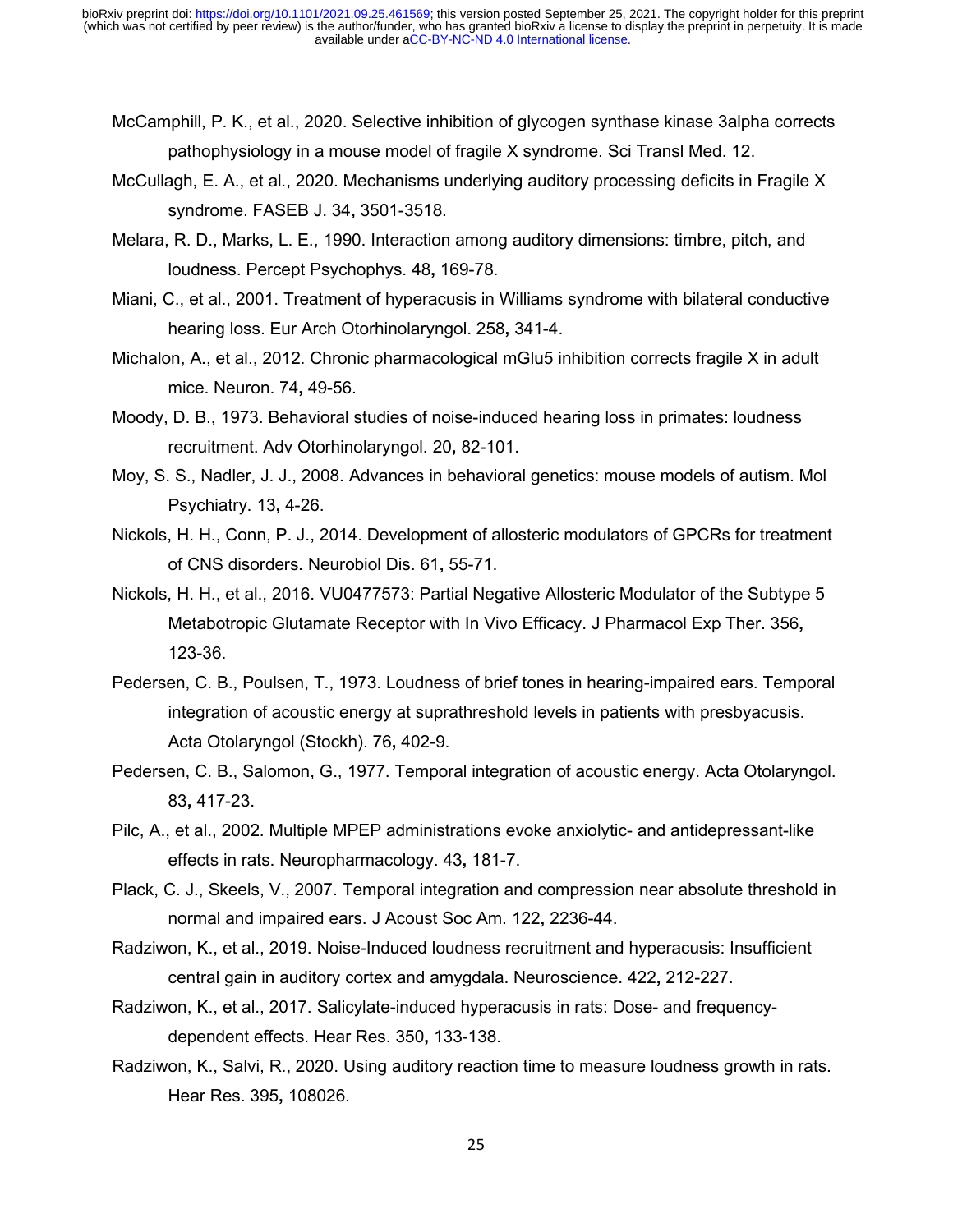- Radziwon, K. E., et al., 2009. Behaviorally measured audiograms and gap detection thresholds in CBA/CaJ mice. J Comp Physiol A Neuroethol Sens Neural Behav Physiol. 195**,** 961-9.
- Ramos-Prats, A., et al., 2019. An Appraisal of the Influence of the Metabotropic Glutamate 5 (mGlu5) Receptor on Sociability and Anxiety. Front Mol Neurosci. 12**,** 30.
- Reiss, A. L., Hall, S. S., 2007. Fragile X syndrome: assessment and treatment implications. Child Adolesc Psychiatr Clin N Am. 16**,** 663-75.
- Rosenhall, U., et al., 1999. Autism and hearing loss. J Autism Dev Disord. 29**,** 349-57.
- Rotschafer, S. E., Razak, K. A., 2014. Auditory processing in fragile x syndrome. Front Cell Neurosci. 8**,** 19.
- Scharf, B., 1978. Comparison of normal and impaired hearing. II. Frequency analysis, speech perception. Scand Audiol Suppl. 81-106.
- Scharf, B., Meiselman, C. H., Critical bandwidth at high intensities. In: E. F. Evans, J. P. Wilson, (Eds.), Psychophysics and physiology of hearing. Academic Press, London, 1977, pp. 221-32.
- Schlittenlacher, J., et al., 2014. Binaural loudness gain measured by simple reaction time. Atten Percept Psychophys. 76**,** 1465-72.
- Schroeder, J. C., et al., 2017. Genetic Animal Models for Autism Spectrum Disorder. Curr Top Behav Neurosci. 30**,** 311-324.
- Seitz, P. F., Rakerd, B., 1997. Auditory stimulus intensity and reaction time in listeners with longstanding sensorineural hearing loss. Ear Hear. 18**,** 502-12.
- Sinclair, D., et al., 2017. Sensory processing in autism spectrum disorders and Fragile X syndrome-From the clinic to animal models. Neurosci Biobehav Rev. 76**,** 235-253.
- Spooren, W. P., et al., 2000. Anxiolytic-like effects of the prototypical metabotropic glutamate receptor 5 antagonist 2-methyl-6-(phenylethynyl)pyridine in rodents. J Pharmacol Exp Ther. 295**,** 1267-75.
- Stebbins, W. C., 1966. Auditory reaction time and the derivation of equal loudness contours for the monkey. J Exp Anal Behav. 9**,** 135-42.
- Steckler, T., 2001. Using signal detection methods for analysis of operant performance in mice. Behav Brain Res. 125**,** 237-48.
- Steigner, J., Ruhlin, S. U., 2014. Systematic Desensitization of Hyperacusis and Vocal Pitch Disorder Treatment in a Patient with Autism. Int J Appl Health Sci Pract. 12.
- Stoppel, L. J., et al., 2017. beta-Arrestin2 Couples Metabotropic Glutamate Receptor 5 to Neuronal Protein Synthesis and Is a Potential Target to Treat Fragile X. Cell Rep. 18**,** 2807-2814.